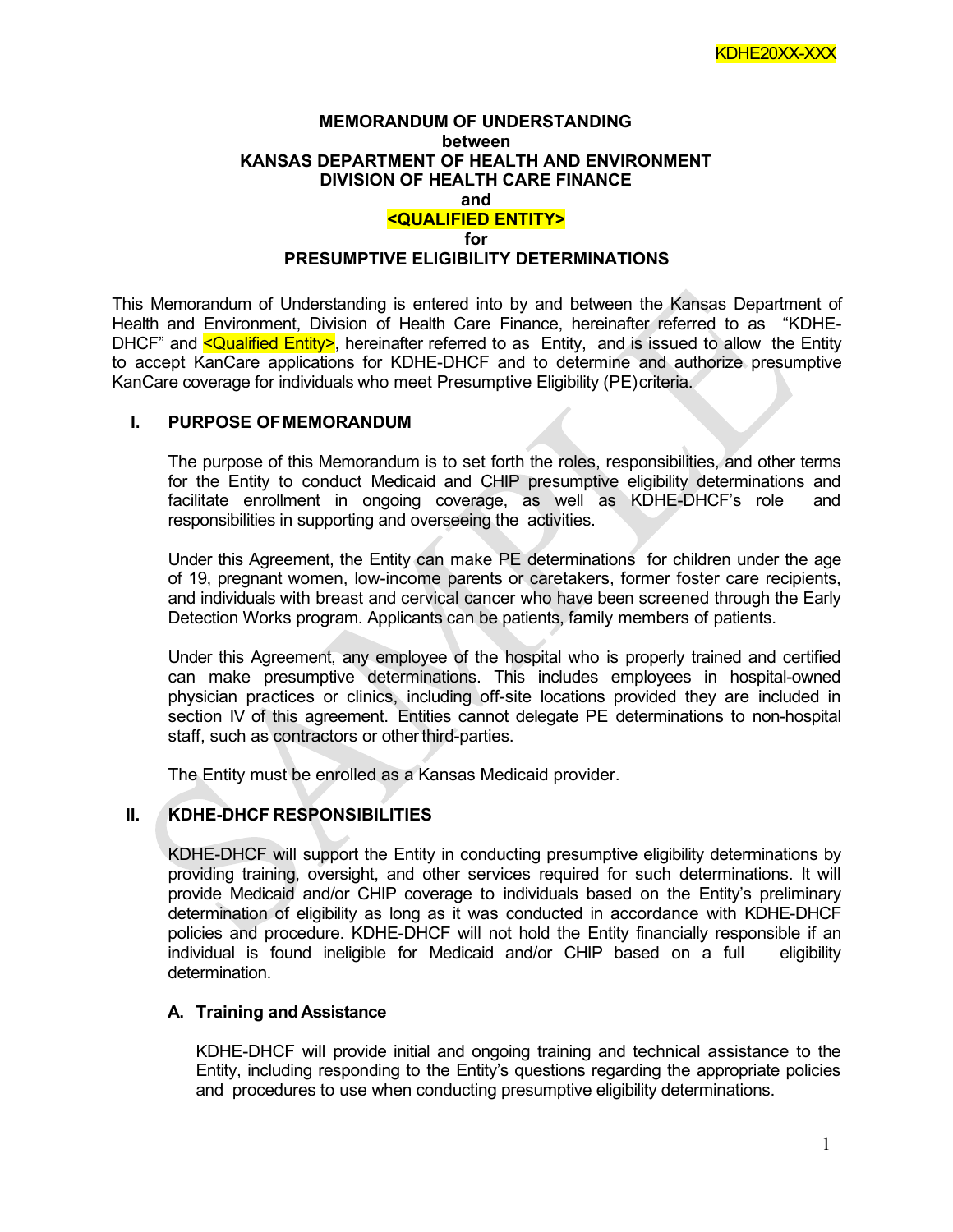Follow-up training will be provided to the Entity at periodic intervals, when significant policy changes occur, or when requested by the Entity.

KDHE-DHCF will provide a Presumptive Eligibility Manual which shall include the presumptive eligibility policies and procedures along with all necessary forms for conducting presumptive eligibility determinations.

## **B. Performance Standards and Oversight**

KDHE-DHCF will identify performance standards that the Entity is expected to meet. These are as follows:

- 1. 95% of PE determinations are completedaccurately,
- 2. 98% of PE determinations and KanCare applications are submitted to the KanCare Clearinghouse within 5 days of the PE determination,and
- 3. 60% of the PE applicants ultimately achieve eligibility through the KanCare process.

The performance standards are waived for the first year of this Agreement.

KDHE-DHCF will conduct an annual, or more frequent, evaluation of the Entity to determine that performance standards are being met. If the Entity fails to meet KDHE-DHCF's performance standards, KDHE-DHCF will notify the Entity; provide the Entity with additional training if deemed necessary; and assist the Entity in developing and implementing corrective action plan. In collaboration with the Entity, KDHE-DHCF will identify a timeline within which to achieve improved results that meet the performance standards. If the Entity is unable to meet performance standards after being given the opportunity, time, and assistance it needs to do so, KDHE-DHCF may terminate this Agreement, as described in Section VII.

# **C. KDHE-DHCF Services and Support**

KDHE-DHCF will provide the Entity with a web-based electronic Presumptive Eligibility Tool that shall be used to complete PE determinations. Secured access will be granted to individual staff members of the Entity upon completion of the required training.

KDHE-DHCF will maintain records of all Presumptive Eligibility determinations and will process these applications in a timely manner to ensure client access to services.

KDHE-DHCF will identify one staff member to serve as the point of contract for the Entity and will update the Entity if this staff member changes. This point of contact will be utilized for general questions and oversight of the Presumptive Eligibility program. In addition, KDHE-DHCF will designate a representative from the KanCare Clearinghouse to serve as a resource for case-specific presumptive eligibility determination questions. KDHE-DHCF will provide access to the KEES Help Desk for use when there are technical difficulties with the Presumptive Eligibility Tool.

#### **III. ENTITY RESPONSIBILITIES**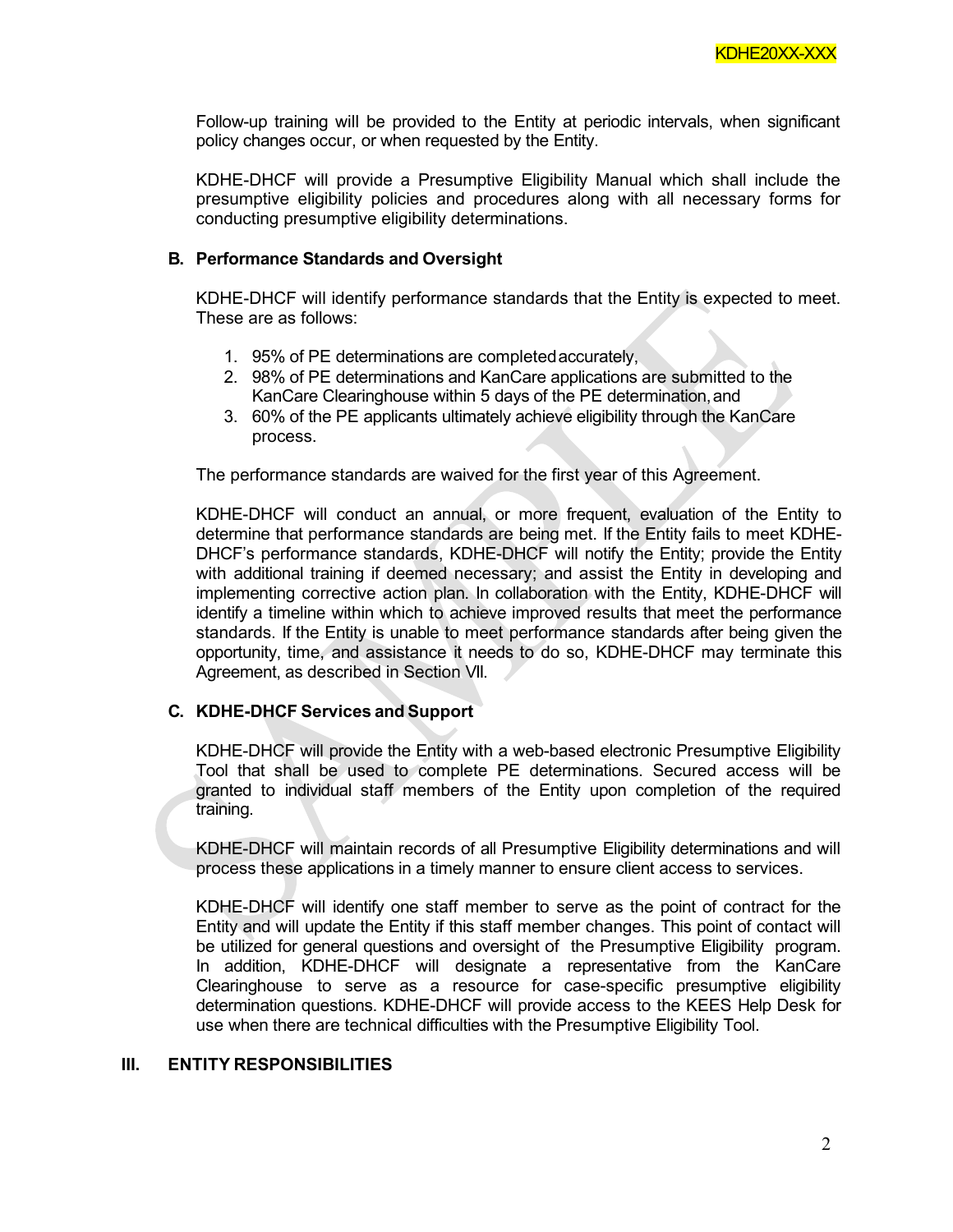The Entity will conduct presumptive eligibility determinations for Medicaid based on information provided by applicants. As part of conducting such determinations, the Entity will interview individuals for completion of the presumptive eligibility application, make presumptive eligibility determinations, provide applicants with their eligibility results, and help individuals complete the KanCare application for ongoing coverage. The Entity will conduct these activities in accordance with all applicable laws, rules, regulations, and policies for Medicaid presumptive eligibility determinations.

# **A. Procedures for Presumptive Eligibility Determinations**

- 1. The Entity will conduct Presumptive Eligibility determinations for uninsured individuals in the following categories:
	- a. children under the age of19
	- b. pregnant women
	- c. low-income parents and caretakers
	- d. children formerly in foster care
	- e. breast and cervical cancer patients who have been screened through Early Detection Works.
- 2. Prior to completion of the Presumptive Eligibility Tool, the Entity will confirm through the MMIS that Presumptive Eligibility applicants are not currently covered by existing Medicaid or CHIP programs;
- 3. When conducting presumptive eligibility determinations, the Entity will rely on information provided by applicants. It will not require or request any documentation or verification of the information, nor will it require any information that is not needed for a presumptive eligibility determination.
- 4. The Entity will determine presumptive eligibility based on the information entered into the PE Determination Tool in accordance with Presumptive Eligibility training material and the Resource Manual;
- 5. The Entity will provide the applicant with the appropriate documentation following their Presumptive Eligibility determination; this will include a copy of the PE determination letter and a copy of the applicant's signed Release of Information, ifapplicable.
- 6. The Entity will assist families in the completion of a KanCare application, which includes providing assistance in obtaining required verification for application processing. Individuals denied Presumptive Eligibility shall still receive assistance in completion of the KanCare application;
- 7. The Entity will educate the applicant that future communication on his or her KanCare application will be from the KanCare Clearinghouse and provide the parent/guardian with the KanCare Clearinghouse contact information;
- 8. The Entity will provide the individual with comprehensive assistance to ensure a successful completion of their KanCare application. This may include contacts with individuals and/or families prior to appointments to encourage them to bring necessary documentation at the time of service, follow-up contacts with the family, assistance in obtaining documentation, and agreeing to photo-copy and submit documents to KanCare;
- 9. The Entity will maintain a record of Presumptive Eligibility determinations for a minimum of one year from the date of the determination and make them available for a state or federal review or audit.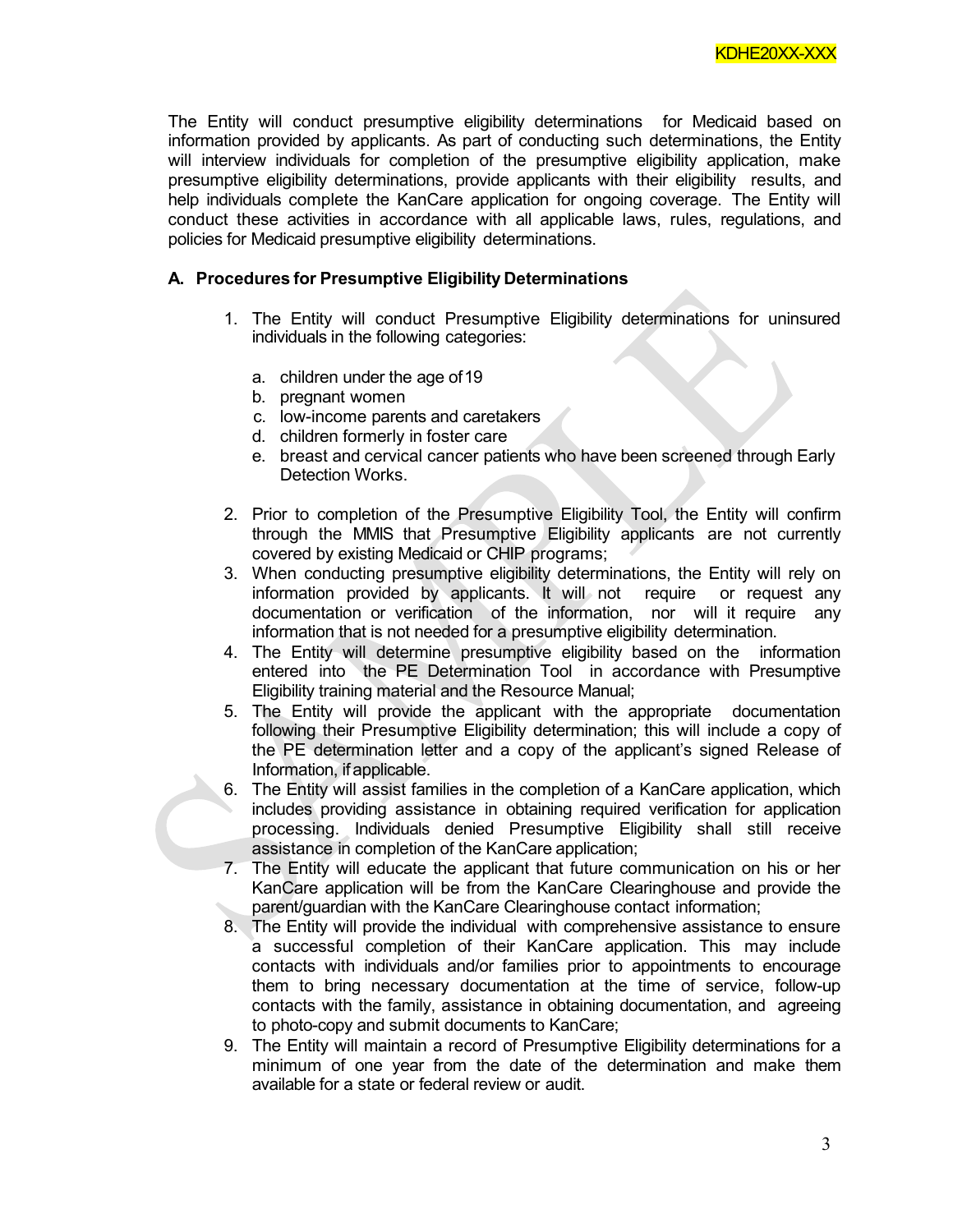# **B. Training**

The Entity will require all presumptive eligibility staff to attend KDHE-DHCF approved training, including ongoing training. The Entity will ensure that all new employees complete all KDHE-DHCF required training sessions prior to making any presumptive eligibility decisions. The Entity will require all staff attend recertification training if mandated by KDHE-DHCF; the Entity will keep a record of training attendance and provide to KDHE-DHCF upon request.

# **C.** Complying with Performance Standards

The Entity agrees to meet the performance standards outlined below:

- 1. 95% of PE determinations are completedaccurately,
- 2. 98% of PE determinations and KanCare applications are submitted to the KanCare Clearinghouse within 2 days of the PE determination,and
- 3. 60% of the PE applicants ultimately achieve eligibility through the KanCare process.

The Entity will submit data to KDHE-DHCF upon request to be used by KDHE-DHCF to monitor the Entity's compliance with the performance standards.

If KDHE-DHCF determines that the Entity is not meeting the specified standards, KDHE-DHCF will notify the Entity and initiate a process to assist the Entity in meeting the standards. As noted in section II. B., KDHE-DHCF will provide the Entity with additional training, assist the Entity in developing and implementing a corrective action plan, and provide the Entity with a reasonable period of time to come into compliance with the standards. If the Entity remains unable to meet the standards after being given a reasonable and appropriate opportunity to do so, KDHE-DHCF may terminate this Agreement, as described in Section VII.

# **IV. ENTITY LOCATIONS**

This Agreement extends to trained and certified Entity staff employed at the following Entity locations:

(Entity Location Name and Physical Address)

# **V. MANAGED CARE ORGANIZATIONS**

It is strongly encouraged that the Entity be contracted as a provider with each KanCare Managed Care Organization.

# **VI. POTENTIAL FORDISQUALIFICATION**

KDHE-DHCF may disqualify the Entity from conducting presumptive eligibility determinations only if KDHE-DHCF determines: 1) that the Entity is not making, or is not capable of making presumptive eligibility determinations in accordance with federal and state law and regulations; 2) the Entity remains unable to meet the performance standards established by KDHE-DHCF after following the process described above in Section III; or 3) the Entity no longer participates in Medicaid.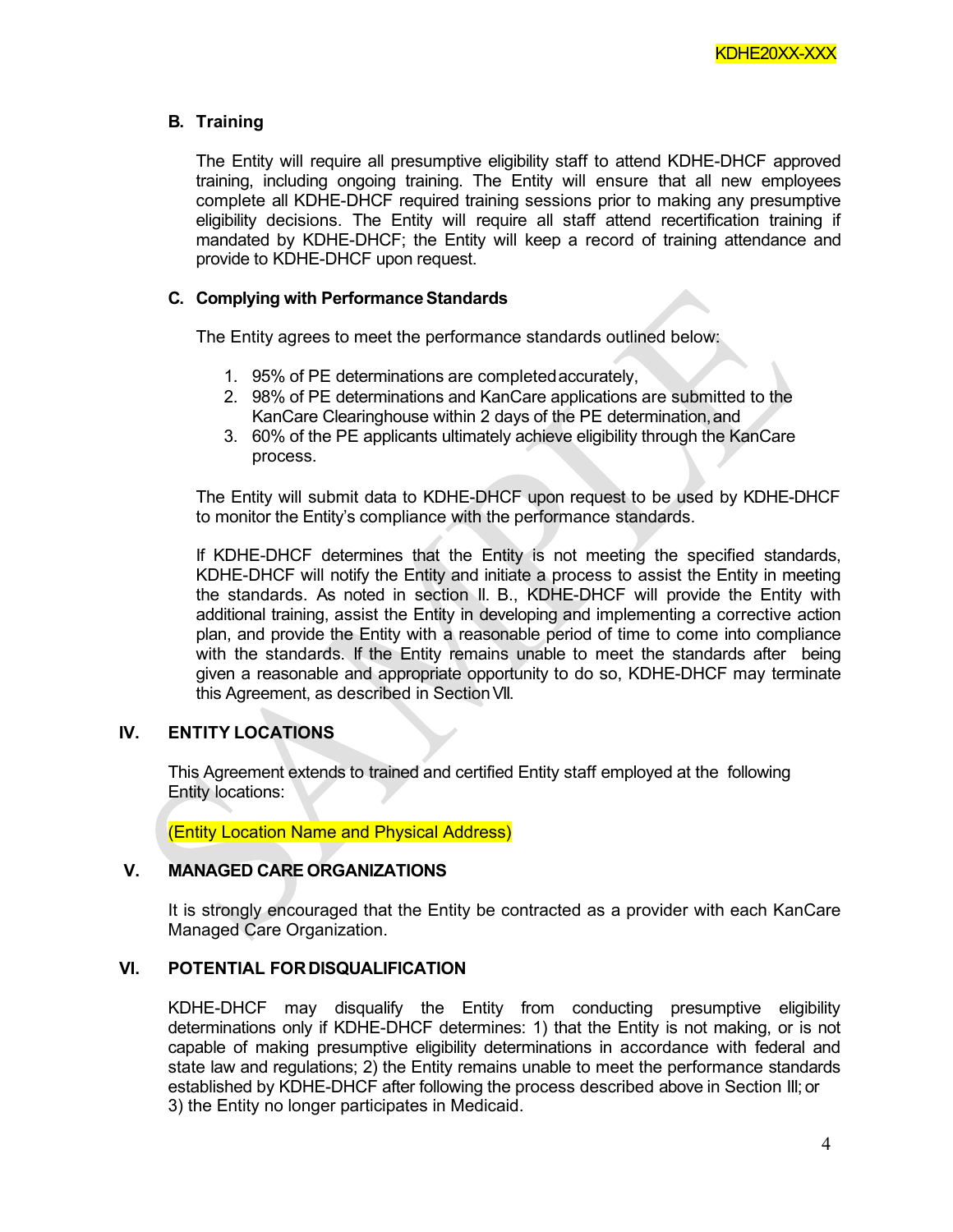If the Entity is disqualified from making presumptive eligibility determinations, it will not have any bearing on whether the Entity can participate in Medicaid or on any agreements other than this one between the Entity and KDHE-DHCF.

## **VII. TERMINATION OF THIS MEMORANDUM OF UNDERSTANDING**

The Entity may withdraw from conducting presumptive eligibility determinations and terminate this Agreement upon 30 days written notice to KDHE-DHCF.

KDHE-DHCF may terminate this Agreement with 30 days written notice if it disqualifies the Entity from conducting presumptive eligibility determinations in accordance with Section VI, or Termination for Breach.

This Agreement may be terminated by either Party if the other Party materially breaches this Contract, and such breaching Party has been provided with a written notice that identifies the breach with reasonable specificity, and such breach is not thereafter timely cured. The breaching Party will have thirty (30) calendar days following mailing of such notice in which to cure the alleged "cause" or to bring an appropriate appeal under the Kansas Administrative Procedures Act.

#### **VIII. TERM**

The duration of this Agreement is for a period beginning **DATE** and ending **DATE**.

## **IX. CONFIDENTIALITY**

Contractor may have access to private or confidential data maintained by State ("Confidential Information") to the extent necessary to carry out its responsibilities under this contract. If any Confidential Information could be deemed protected health information ("PHI") under HIPAA, Contractor's access, use and disclosure of such information is governed by the provisions of the Business Associate Agreement attached hereto as Attachment C. Confidential Information shall be submitted to Contractor in writing and clearly labeled "Confidential." If orally transmitted, Confidential Information shall be reduced to writing within thirty (30) days of disclosure. No private or confidential data collected, maintained or used in the course of performance of this contract shall be disseminated by either party except as authorized by statute, either during the period of the contract or thereafter. Contractor must agree to return any or all data furnished by the State promptly at the request of State in whatever form it is maintained by Contractor. On the termination or expiration of this Agreement, Contractor will not use any of such data or any material derived from the data for any purpose and, where so instructed by State, will destroy or render it unreadable. In addition, Contractor shall comply with 45C.F.R. §205.50, Safeguarding Information for the Financial Assistance and Social Service Program, as well as 42 C.F.R. §431 Subpart F. Notwithstanding the foregoing, Contractor must comply with all the requirements of the Kansas Open Records Act with reference to any records specifically identified to this Agreement. Contractor shall accept full responsibility for providing adequate supervision and training to its agents and employees to ensure compliance with theAct.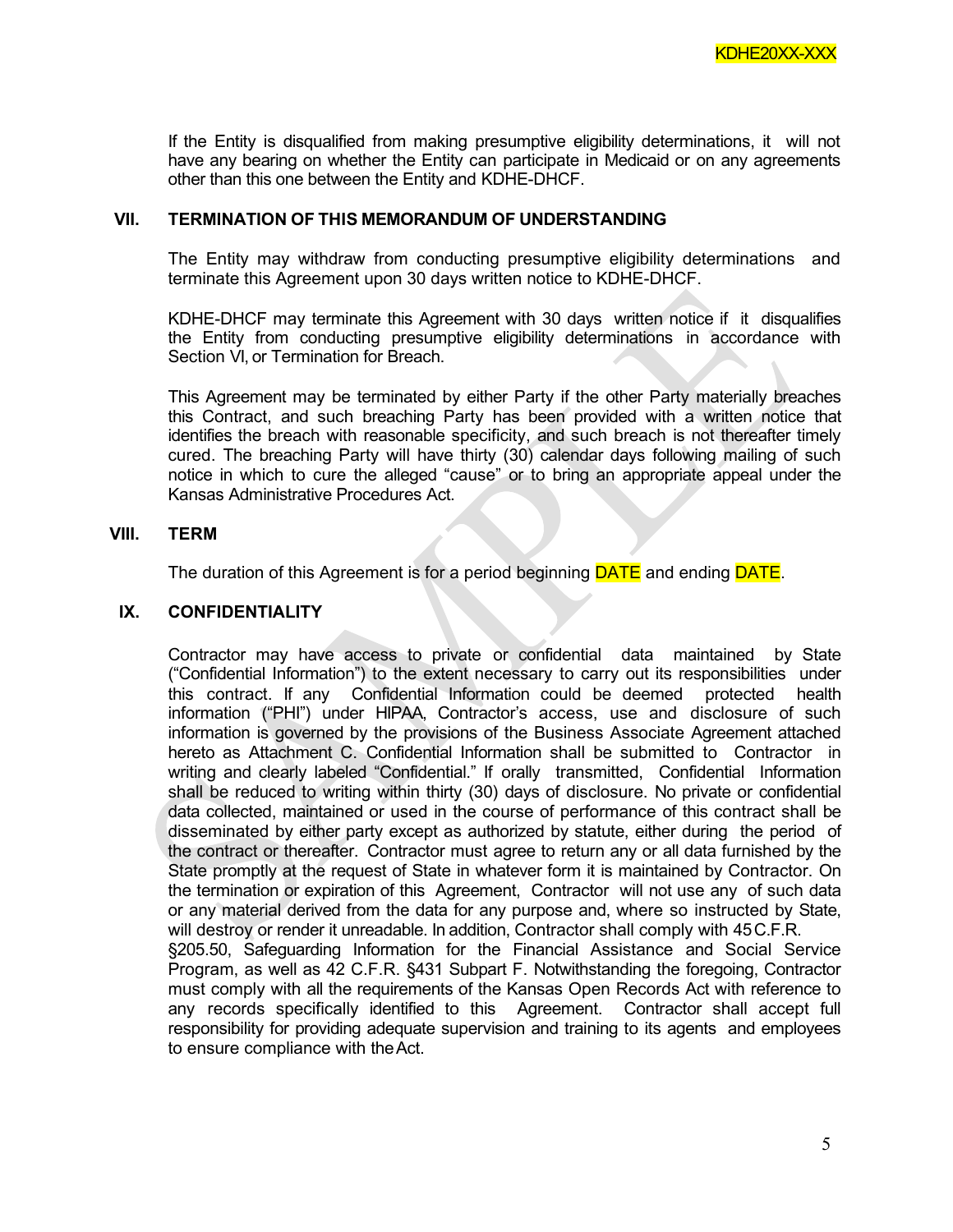# **X. NOTICES**

Notices to KDHE-DHCF shall be sent via U.S. mail and/or electronic mail, addressed as follows:

Debbie Whitaker Presumptive Eligibility Program Manager KDHE, Division of Health Care Finance 1430 SW Topeka BLVD, 2nd floor Office - (785) 296-4361 Email: [Debbie.Whitaker@ks.gov](mailto:Debbie.Whitaker@ks.gov)

Notices to Entity shall be sent via U.S. mail and/or electronic mail, addressed as follows:

Contact Name **Phone** Email address City, State, Zip **Street Address** 

# **XI. OTHER**

The provisions found in Attachments A, Contractual Provisions Attachment (DA 146a), B (Compliance With The Enhancement of Contractor Protection from Reprisal For Disclosure of Certain Information and Non-Debarment Certification and Warranty form), C, (Business Associate Agreement) and D (Policy Regarding Sexual Harassment) which are attached hereto, are hereby incorporated in this contract and made a part thereof.

**IN WITNESS WHEREOF,** Entity and KDHE-DHCF hereto affix their signatures to this Memorandum of Understanding

| <b>Qualified Entity</b>        | <b>KAN</b><br><b>AND</b> |
|--------------------------------|--------------------------|
|                                |                          |
| <b>Chief Executive Officer</b> | <b>Jane</b><br>Actin     |
|                                |                          |
| Date                           | Date                     |

# **KANSAS DEPARTMENT OF HEALTH AND ENVIRONMENT**

Janet Stanek **Acting Secretary**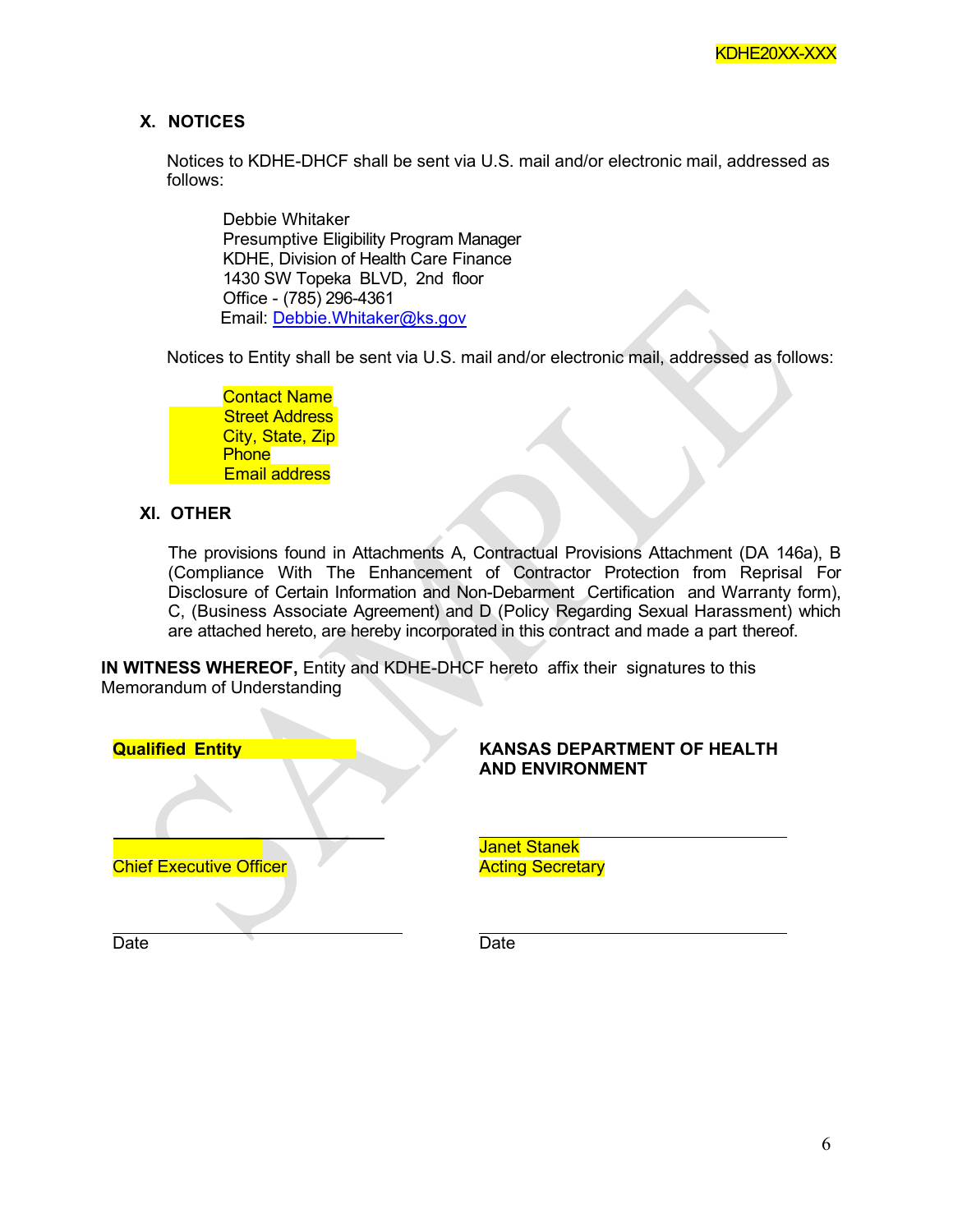State of Kansas DepartmentofAdministrationDA-146a (Rev. 07-19)

#### **ATTAC HMENT A CO NTRACTUAL PROVISIONS ATTAC HMENT**

Important: This form contains mandatory contract provisions and must be attached to or incorporated in all copies of any contractual agreement.<br>If it is attached to the vendor/contractor's standard contract form, then that vendor/contractor's standard contract form, then that form must be altered to contain the following provision:

The Provisions found in Contractual Provisions Attachment (Form DA-146a, Rev.07-19), which is attached hereto, are hereby incorporated in this contract and made a part thereof.

The parties agreethat the following provisions are hereby incorporated into the contract to which it is attached and made a part thereof, said contract being the  $\frac{1}{2}$  day of  $\frac{1}{2}$ , 20.

1. **Terms Herein Controlling Provisions:** It is expressly agreed that the terms of each and every provision in this attachment shall prevail and control over the terms of any other conflicting provision in any other document relating to and a part of the contract in which this attachment is incorporated. Any termsthat conflict or couldbe interpreted to conflict with this attachment are nullified.

2. **Kansas Law and Venue:** This contract shall be subject to, governed by, and construed according to the laws of the State of Kansas, and jurisdiction and venue of any suit in connection with this contract shall reside only in courts located in the State of Kansas.

3. **Termination Due to Lack of Funding Appropriation**: If, in the judgment of the Director of Accounts and Reports, Department of Administration, sufficient funds are not appropriated to continue the function performed in this agreement and for the payment of the charges hereunder, State may terminate this agreement at the endof its current fiscal year. State agreesto give written noticeof terminationto contractorat least thirty (30) days priorto the end of its current fiscal year and shall give such notice for a greater period prior to the end of such fiscal year as may be provided in this contract, except that such notice shall not be required prior to ninety (90) days before the end of such fiscal year. Contractor shall have the right, at the end of such fiscal year, to take possession of any equipment provided State under the contract. State will pay to the contractor allregular contractual paymentsincurredthrough the endofsuch fiscal year, plus contractual chargesincidental tothe returnof anysuch equipment. Upon termination of the agreement by State, title to any such equipment shall revert to contractor at the end of the State's current fiscal year. The termination of thecontract pursuant to this paragraph shall not cause any penaltyto be chargedto the agency orthe contractor.

4. **Disclaimer of Liability:** No provision ofthis contract will be given effect that attemptsto require the State of Kansas or its agenciesto defend, hold harmless, or indemnify any contractor or third party for any acts or omissions. The liability of the State of Kansas is defined under the Kansas Tort Claims Act (K.S.A. 75-6101, et seq.).

5. Anti-Discrimination Clause: The contractor agrees: (a) to comply with the Kansas Act Against Discrimination (K.S.A. 44-1001, et seq.) and the Kansas Age Discrimination in Employment Act (K.S.A. 44-1111, et seq.) and the applicable provisions of the Americans With Disabilities Act (42 U.S.C. 12101, etseq.)(ADA), and KansasExecutiveOrderNo. 19-02,and to notdiscriminateagainst anyperson because ofrace, color,gender, sexual orientation, genderidentity or expression, religion, national origin, ancestry, age, military or veteran status, disability status, marital or family status, genetic information, or political affiliation that is unrelated to the person's ability to reasonably perform the duties of a particular job or posit ion; (b) to include in all solicitations or advertisements for employees, the phrase "equal opportunity employer"; (c) to comply with the reporting requirementsset out atK.S.A. 44-1031andK.S.A. 44-1116;(d)to include those provisionsin everysubcontract or purchase ordersothat they are binding upon such subcontractor or vendor; (e) that a failure to comply with the reporting requirements of  $(c)$  above or if the contractor is found guilty of any violation of such acts by the Kansas Human RightsCommission, such violation shall constitute a breach of contract andthe contract may be cancelled, terminated or suspended, in whole or in part, by the contracting state agency or the Kansas Department of Administration; (f) Contractor agreesto comply withall applicable state and federal anti-discrimination laws and regulations;(g)Contractor agrees all hiringmust be on the basis of individual merit and qualifications, and discrimination or harassment of persons for the reasons stated above is prohibited; and (h) ifis determinedthatthe contractorhasviolatedtheprovisions of any portionofthisparagraph,suchviolationshall constitutea breach of contract and the contract may be canceled, terminated, or suspended, in whole or in part, by the contracting state agency or the Kansas Department of Administration.

6. **Acceptance ofContract:**This contractshall notbeconsideredaccepted, approvedorotherwise effectiveuntilthestatutorilyrequiredapprovals and certifications have been given.

7. **Arbitration, Damages, Warranties:**Notwithstandinganylanguageto the contrary, nointerpretationofthiscontractshallfindthattheStateor its agencies have agreed to binding arbitration, orthe payment of damages or penalties. Further, the State of Kansas and its agencies do not agree to pay attorney fees, costs, or late payment charges beyond those available under the Kansas Prompt Payment Act (K.S.A. 75-6403), and no provision will begiven effect that attemptsto exclude, modify, disclaim or otherwise attempt tolimit any damages available to the Stateof Kansas or its agencies at law, includingbut not limitedto, the impliedwarranties of merchantability andfitnessfor a particularpurpose.

8. **Representative's Authority to Contract:** By signing this contract, the representative of the contractor thereby representsthat such person is duly authorized by the contractor to execute this contract on behalf of the contractor and that the contractor agreesto be bound by the provisions thereof.

9. **Responsibility for Taxes:**The StateofKansas and its agenciesshallnot be responsible for, norindemnify a contractorfor, any federal,stateor local taxes which may be imposed or levied upon the subject matter ofthis contract.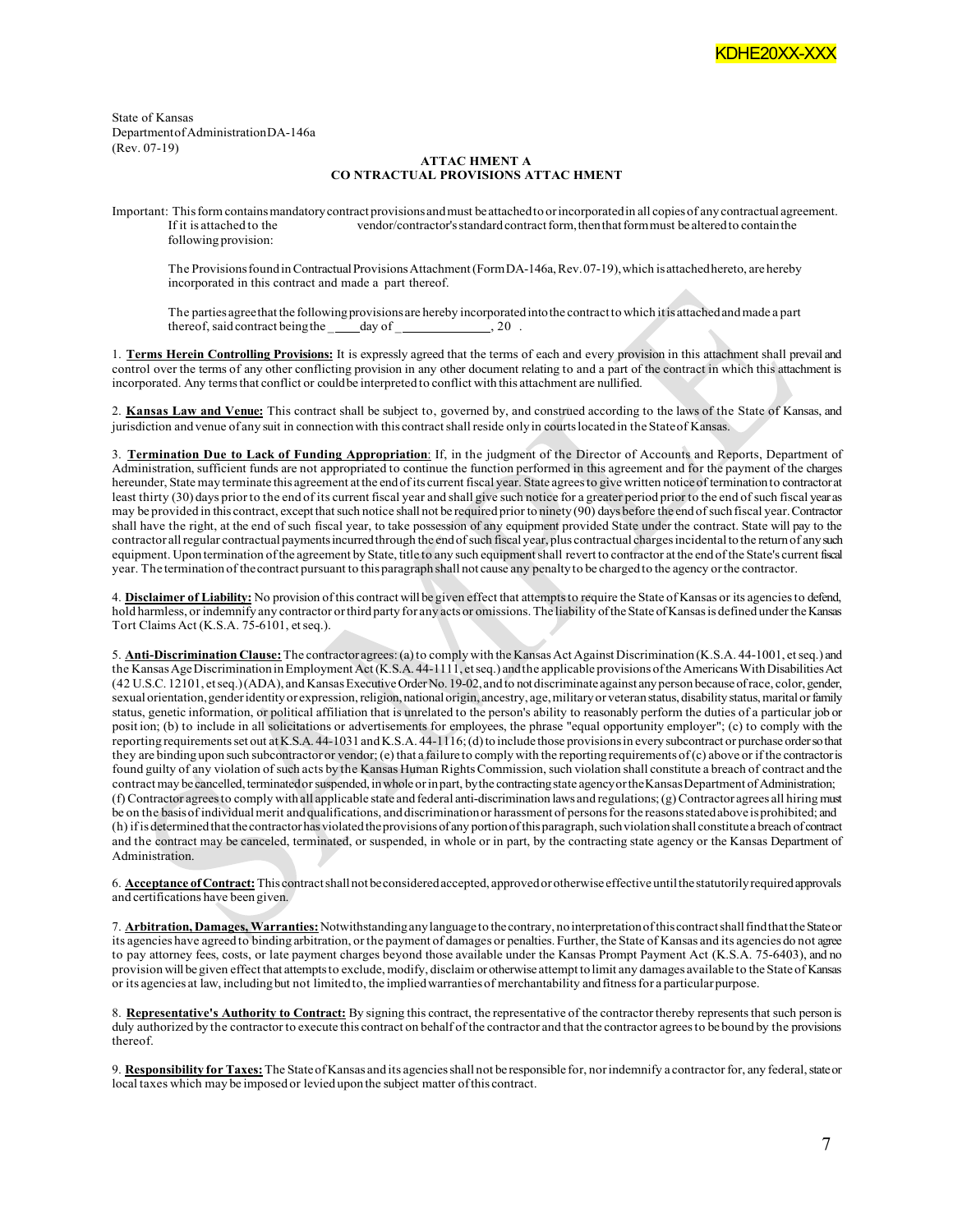

10. **Insurance:** The State ofKansas and its agenciesshall not be required to purchase any insurance against lossor damage to property or anyother subject matter relating to this contract, nor shall this contract require them to establish a "self-insurance" fund to protect against any such loss or damage. Subject to the provisions of the Kansas Tort Claims Act (K.S.A. 75-6101, et seq.), the contractor shall bear the risk of any loss or damage to any property in which the contractor holds title.

11. **Information:** No provision of this contract shall be construed as limiting the Legislative Division of Post Audit from having access to information pursuant to K.S.A. 46- 1101, et seq.

12. **The Eleventh Amendment**: "The Eleventh Amendment is an inherent and incumbent protection with the State of Kansas and need not be reserved, but prudence requires the State to reiterate that nothing related to this contract shall be deemed a waiver of the Eleventh Amendment."

13. **Campaign Contributions/ Lobbying:** Funds provided through a grant award or contractshall not be given or received in exchange for the making of a campaign contribution.No part ofthe funds provided through this contractshall beusedto influence or attempt toinfluence an officer or employee of any State of Kansas agency or a member of the Legislature regarding any pending legislation or the awarding, extension, continuation, renewal, amendment ormodificationof any government contract,grant, loan,or cooperativeagreement.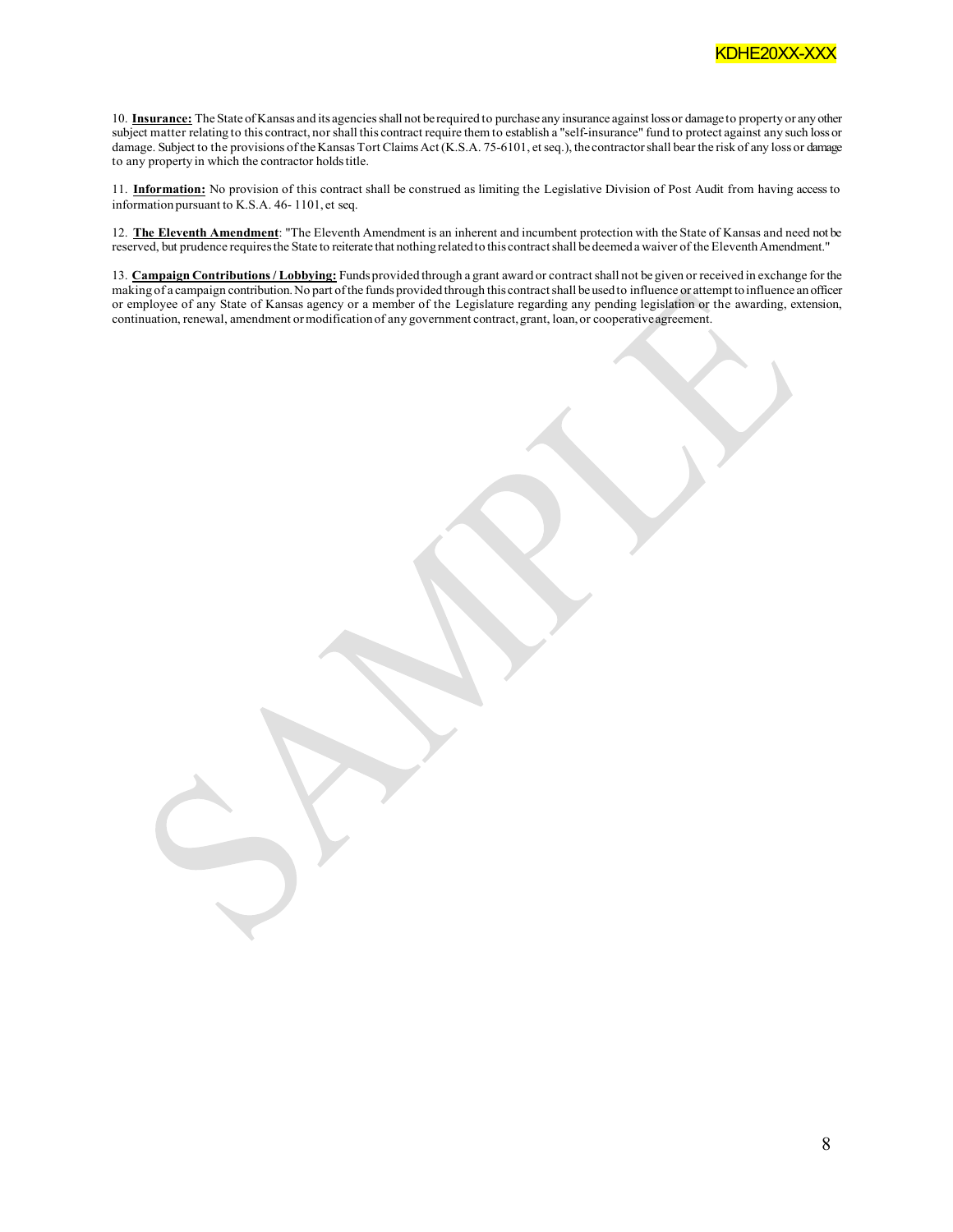## **ATTACHMENT B COMPLIANCE WITH THE "ENHANCEMENT OF CONTRACTOR PROTECTION FROM REPRISAL FOR DISCLOSURE OF CERTAIN INFORMATION" and**

#### **NON-DEBARMENT CERTIFICATION AND WARRANTY**

Congress has enacted a law, found at 41 U.S.C. 4712, which encourages employees to report fraud, waste, and abuse. This law applies to all employees working for contractors, grantees, subcontractors and subgrantees on federal grants and contracts [for the purpose of this document, "Recipient of Funds"].

This program requires all grantees, their subgrantees and subcontractors to:

- Informtheir employees working on any Federal award they are subject to whistleblower rights and remedies;
- Inform their employees in writing of employee whistleblower protections under 41 U.S.C. 4712 in the predominant native language of the workforce; and,
- Contractors and grantees will include such requirements in any agreement made with a subcontractor or subgrantee.

Employees of a contractor, subcontractor, grantee [or subgrantee] may not be discharged, demoted, or otherwise discriminated against as reprisal for ''whistleblowing." In addition, whistleblower protections cannot be waived by any agreement, policy, formor condition of employment.

Whistleblowing is defined as making a disclosure "that the employee reasonably believes is evidence of any of the following:

- Gross mismanagementof a federal contractor grant;
- A gross wasteof federal funds;
- An abuse of authority relating to a federal contractor grant;
- A substantial and specificdanger to public health orsafety;or,
- A violation of law, rule, or regulation related to a federal contract or grant (including the competition for, or negotiation of, a contractor grant).

To qualify under the statute, the employee's disclosure must be made to:

- A Member of Congress or a representativeof a Congressional committee;
- An Inspector General;
- The Government Accountability Office;
- A federal employee responsible for contract or grant oversight or management at the relevant agency;
- An official from the Department of Justice, or other law enforcement agency;
- A court or grand jury;or,
- Amanagement official or other employee of the contractor, subcontractor, grantee, or subgrantee who has the responsibility to investigate, discover, or address misconduct.

For all grants, contracts, sub-grants, and subcontracts funded directly or indirectly and in part or totally by federal funds, theContractorshallinformall ofits employeesin writingofemployeewhistleblowerrightsandprotectionsstatedby41 U.S.C. 4712.

#### **NON-DEBARMENT CERTIFICATION AND WARRANTY**

The Recipient of Funds acknowledges that KDHE is required to verify that the Recipient of Funds has not been suspended, debarred or otherwise excluded from receiving federal funds. Verification may be accomplished by 1) checking the Excluded Parties List System(EPLS) maintained by theGeneral Services Administration; 2) obtaining a certification from the entity;or 3) by adding a clauseor condition to thetransaction.

The Recipient of Funds, as a condition of receiving funds, certifies and warrants that neither it nor its principals are **presently debarred, suspended, proposed for debarment, declared ineligible, or voluntarily excluded from participation in thistransactionbyany Federaldepartmentor agency,or byany departmentor agencyofthe State ofKansas**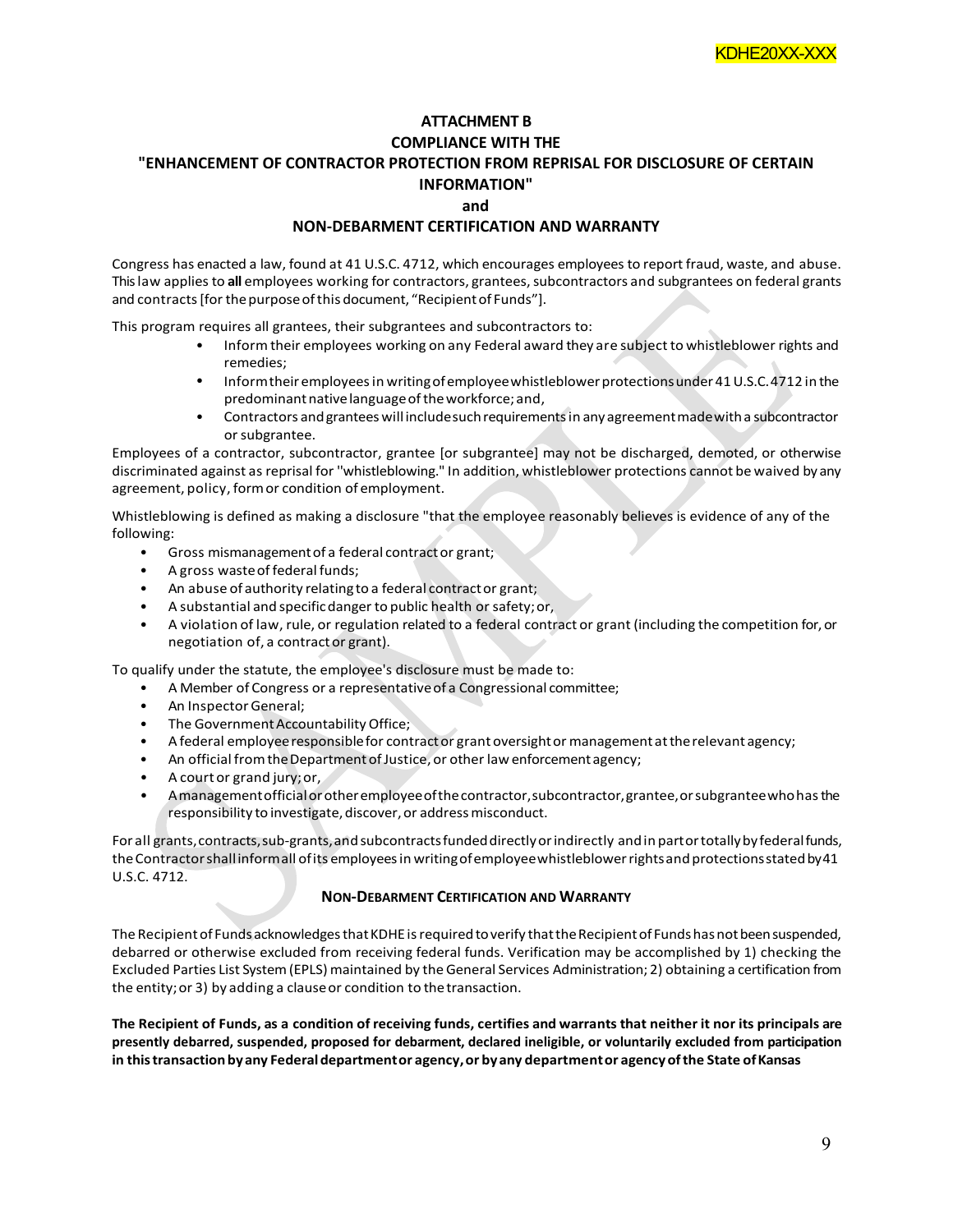#### **ATTACHMENT C BUSINESS ASSOCIATE AGREEMENT**

THIS AGREEMENT is made and entered into by and between the Kansas Department of Health and Environment (hereinafter referred to as "KDHE") and <Name of Entity> (hereinafter referred to as "Business Associate").

Notwithstanding Section V of this Business Associate Agreement (hereinafter referred to as "BAA"), the term of this BAA shall run concurrently with the Underlying Contract between the parties and shall have the same effective date and termination date as the Underlying Agreement.

## **RECITALS**

The Parties to this BAA have a relationship whereby KDHE may provide Business Associate access to Protected Health Information (hereinafter referred to as "PHI"), which may include electronic Protected Health Information, that Business Associate will use to fulfill its contractual obligations to KDHE.

KDHE and Business Associate acknowledge that each party has certain obligations under the Health Insurance Portability and Accountability Act of 1996 ("HIPAA"), as amended, including those provisions of the American Recovery and Reinvestment Act of 2009 ("ARRA"), specifically the Health Information Technology for Economic and Clinical Health Act ("HITECH"), and the statutes implementing regulations to maintain the privacy and security of PHI, and the parties intend this BAA to satisfy those obligations including, without limitation, the requirements of 45 CFR 164.504(e).

KDHE is a Hybrid Entity under HIPAA, specifically the Division of Health Care Finance within KDHE containing the Covered Entity functions. Therefore Business Associate is not permitted to use or disclose health information in ways that KDHE could not. This protection continues as long as the data is in the hands of Business Associate. Business Associate acknowledges that for the purposes of this BAA, Business Associate is a "business associate" as that term is defined in 45 CFR § 160.103, and therefore the requirements of HIPAA apply to Business Associate in the same manner that they apply to KDHE pursuant to 42 USC § 17931(a).

NOW THEREFORE, in consideration of the mutual promises below and other good and valuable consideration the parties agree as follows:

# **I. DEFINITIONS**

- a. "Administrative Safeguards" shall mean the administrative actions, policies and procedures to manage the selection, development, implementation and maintenance of security measures to protect PHI and to manage the conduct of Business Associate's workforce in relation to the protection of that PHI.
- b. "Business Associate" shall have the same meaning as the term "Business Associate" as defined in 45 CFR 160.103.
- c. "Data Aggregation Services" shall mean, with respect to PHI created or received by Business Associate in its capacity as a Business Associate of KDHE, the combining of such PHI by the Business Associate with the PHI received by the Business Associate in its capacity as a business associate of another covered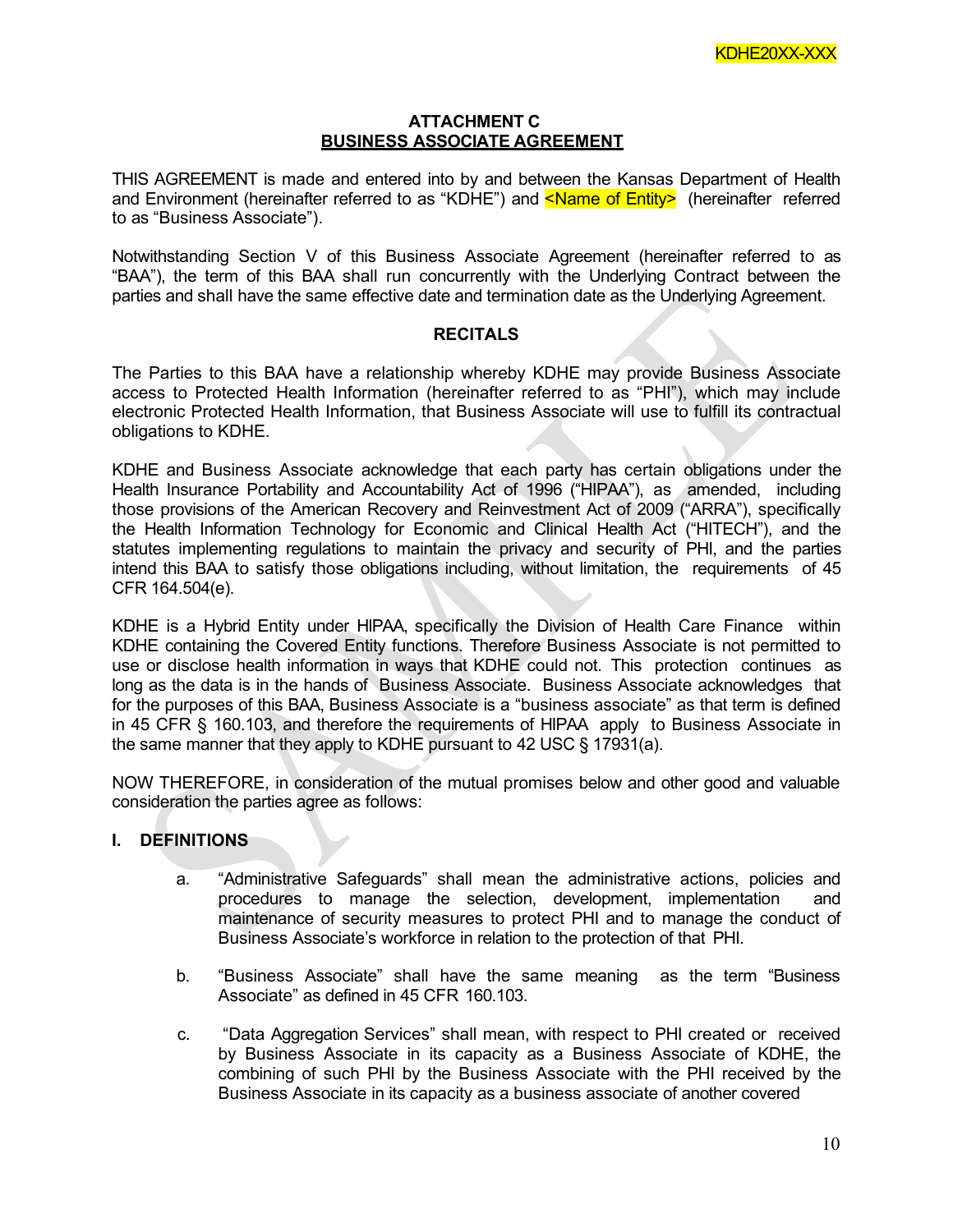entity, to permit data analyses that relate to the health care operations of the respective covered entities, as defined in 45 CFR § 164.501 and as such term may be amended from time to time in this cited regulation.

- d. "Designated Record Set" shall mean a group of records maintained by or for KDHE that consists of the following: (a) medical records and billing records about Individuals maintained by or for a health care provider; (b) enrollment, payment, claims adjudication, and case or medical management record systems maintained by or for a health plan; or (c) records used in whole or in part, by or for KDHE to make decisions about Individuals. For these purposes, the term "record" means any item, collection, or group of information that includes PHI and is maintained, collected, used, or disseminated by or for KDHE.
- e. "Disclosure" shall mean the release, transfer, provision of, access to, or divulging in any other manner of PHI outside the entity holding the information.
- f. "HIPAA" shall mean the Health Insurance Portability and Accountability Act of 1996, the implementation regulations promulgated thereunder by the U.S. Department of Health and Human Services, the HITECH (as defined below) and any future regulations promulgated thereunder, all as may be amended from time to time.
- g. "HITECH Act" shall mean the Health Information Technology for Economic Clinical Health Act, Title VIII of Division A and Title VI of Division B of the American Recovery and Reinvestment Act of 2009 (ARRA) (Pub.L.111-5).
- h. "Individual" shall have the same meaning as the term "individual" as defined in 45 CFR 160.103, and any amendments thereto, and shall include a person who qualifies as a personal representative in accordance with 45 CFR 164.502(g).
- i. "Physical Safeguards" shall mean the physical measures, policies and procedures to protect KDHE's electronic information systems and related buildings and equipment from natural and environmental hazards and unauthorized intrusion.
- j. "Privacy Rule" shall mean the Standards for Privacy of Individually Identifiable Health Information at 45 CFR Part 160 and Part 164.
- k. "Protected Health Information" shall have the same meaning as the term "protected health information", as defined in 45 CFR 160.103 and any amendments thereto, limited to the information created or received by Business Associate from or on behalf of KDHE.
- l. "Required by Law" shall have the same meaning as the term "required by law" in 45 CFR 164.103.
- m. "Secretary" shall mean the Secretary of the United States Department of Health and Human Services or his/her designee.
- n. "Security Incident" shall mean the attempted or successful unauthorized access, use, disclosure, modification or destruction of information or interference with system operations in an information system.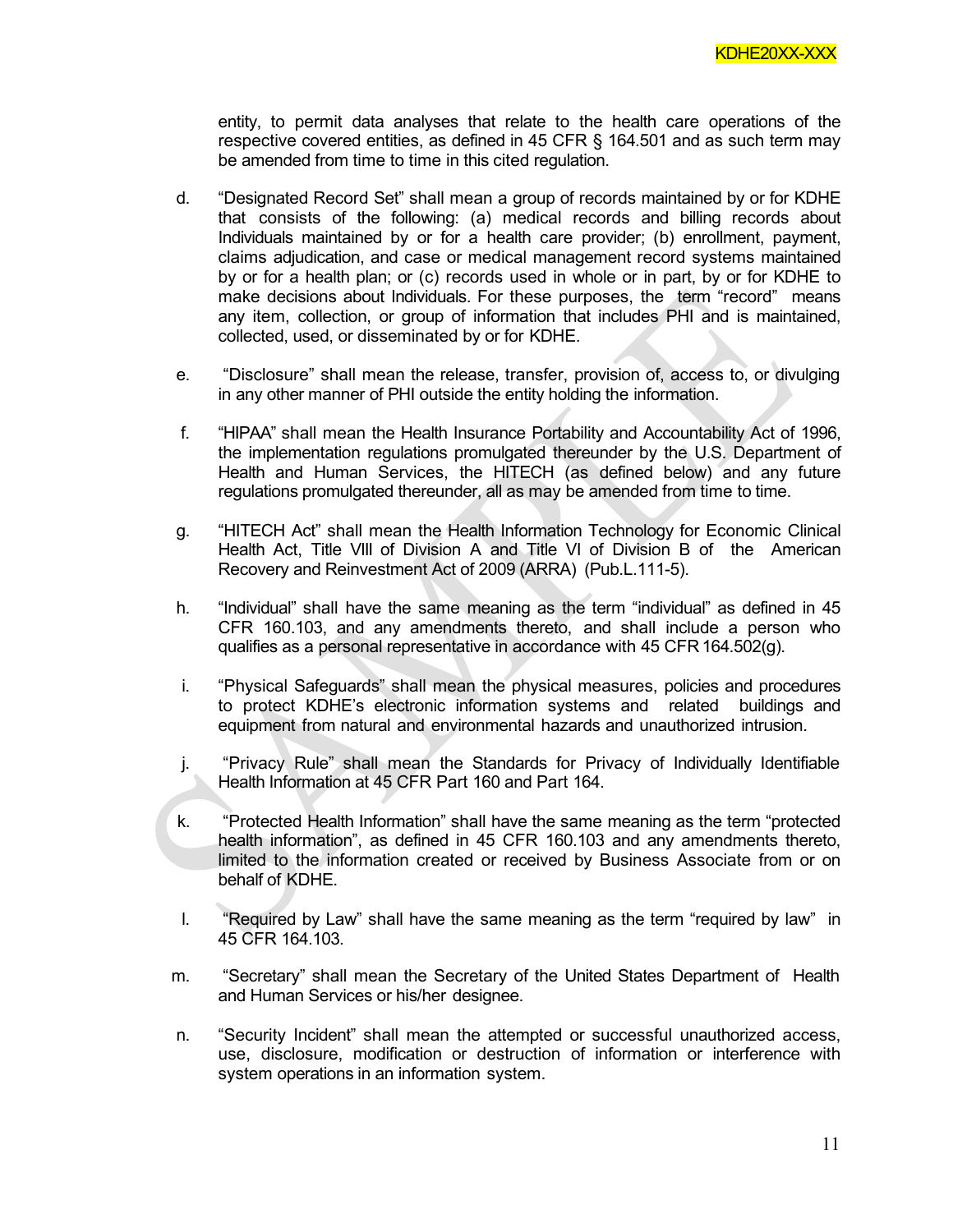- o. "Security Rule" shall mean the Standards for Security of Electronic Protected Health Information at 45 CFR Parts 160, 162 and 164.
- p. "Technical Safeguards" shall mean the technology and the policy and procedures for its use that protect PHI and control access to it.
- q. "Underlying Contract" means any written contract for services between KDHE and or the Kansas State Employees Health Care Commission and Business Associate.
- r. "Use" shall mean, with respect to PHI, the sharing, employment, application, utilization, examination, or analysis of such information within any entity that maintains such information.
- s. Capitalized terms used, but not otherwise defined, in this BAA shall have the same meaning ascribed to them in HIPAA, the Privacy Rule, the Security Rule, or HITECH or any future regulations promulgated, or guidance issued by the Secretary.

#### **II. OBLIGATIONS AND ACTIVITIES OF BUSINESSASSOCIATE**

- a. Use and Disclosure. Business Associate agrees to not use or disclose PHI other than as permitted or required by this BAA or as Required by Law.
- b. Safeguards to be in Place. Business Associate agrees to use appropriate safeguards to prevent the use or disclosure of PHI other than as provided for by this BAA. Additionally, Business Associate shall implement Administrative, Physical and Technical Safeguards that reasonably and appropriately protect the confidentiality, integrity and availability of the PHI that it creates, receives, maintains or transmits on behalf of KDHE as required by the Security Rule.
- c. HIPAA Training. Business Associate agrees to ensure all members of its workforce, including subcontractor workforce members, that will or potentially will provide services pursuant to the Underlying Agreement will be appropriately trained on the requirements of HIPAA.
- d. Duty to Mitigate. Business Associate agrees to mitigate, to the extent practicable, any harmful effect that is known to Business Associate of a use or disclosure of PHI by Business Associate in violation of the requirements of this BAA or the Privacy Rule and to communicate in writing, such procedures to KDHE.
- e. Business Associate's Agents and Subcontractors. Business Associate agrees to ensure that any agent, including a subcontractor, to whom it provides PHI received from, or created or received by Business Associate on behalf of KDHE agrees, in writing in the form of a Business Associate Agreement, to the same restrictions and conditions that apply through this BAA to Business Associate with respect to such information, including implementation of reasonable and appropriate safeguards to protect PHI. Business Associate agrees that it is directly liable for any actions of its subcontractors that results in a violation of this Agreement. Business Associate also agrees to make available to KDHE any contracts or agreements Business Associate has with any subcontractors Business Associate provides PHI under this BAA.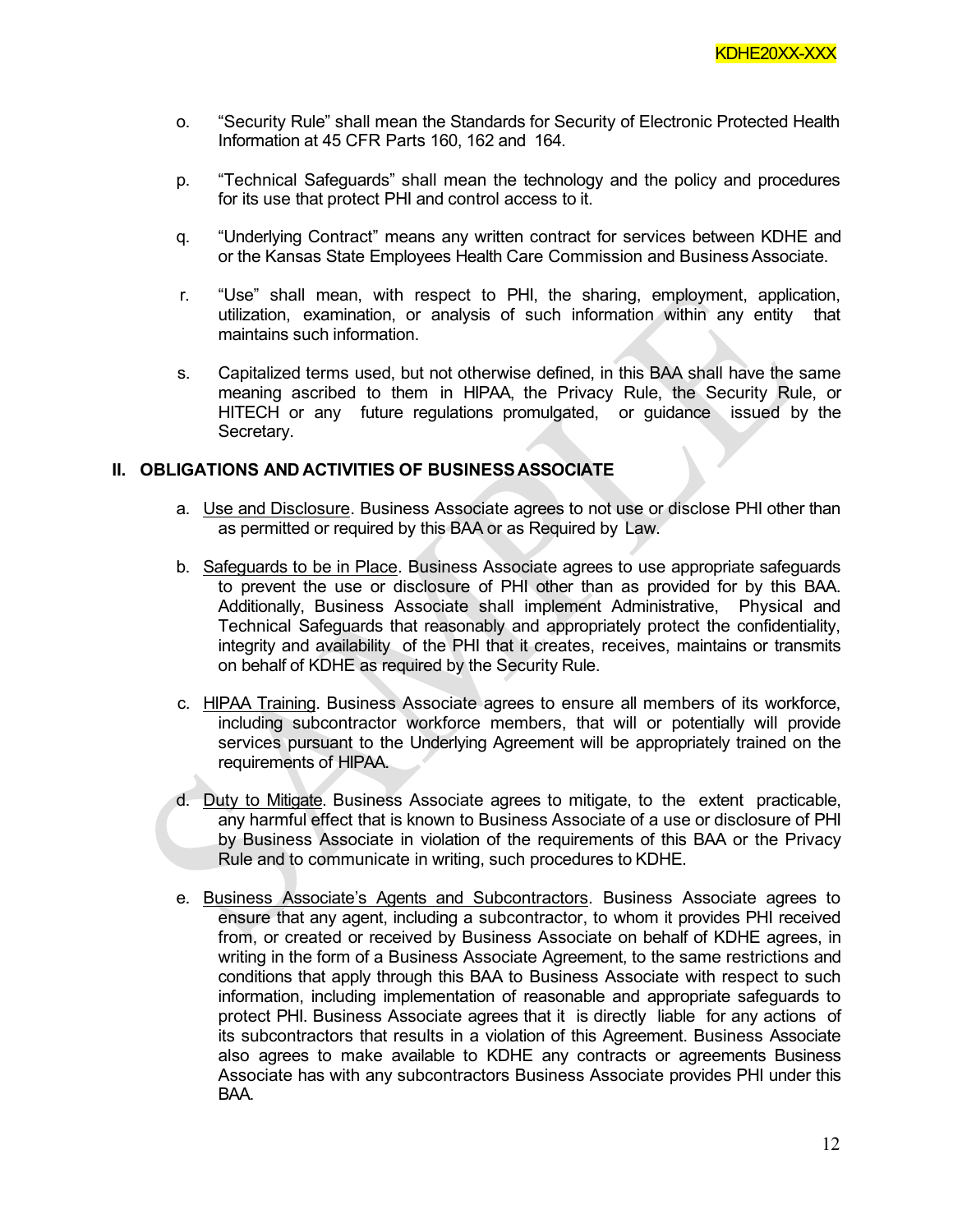- f. Duty to Provide Access. To the extent Business Associate has PHI in a Designated Record Set, Business Associate agrees to provide access, at the request of KDHE, to the PHI in the Designated Record Set to KDHE or, as directed by KDHE, to the Individual, in order to meet the requirements under 45 CFR 164.524. Any denial by Business Associate of access to PHI shall be the responsibility of, and sufficiently addressed by, Business Associate, including, but not limited to, resolution of all appeals and/or complaints arising therefrom.
- g. Amendment of PHI. Business Associate agrees to make any amendment(s) to PHI in its possession contained in a Designated Record Set that KDHE directs or agrees to pursuant to 45 CFR 164.526 at the request of KDHE or an Individual, and within a reasonable time and manner.
- h. Duty to Make Internal Practices Available. Business Associate agrees to make its internal practices, books and records, including policies and procedures relating to the use and disclosure of PHI, and any PHI received from, or created or received by Business Associate on behalf of KDHE, available to the Secretary, in a time and manner designated by the Secretary, for purposes of the Secretary determining KDHE's compliance with the Privacy Rule.
- i. Documenting Disclosures/Accounting. Business Associate agrees to document any disclosures of PHI and information in its possession related to such disclosures as would be required for KDHE to respond to a request by an individual for an accounting of disclosures of PHI in accordance with 45 CFR 164.528. Business Associate agrees to provide to KDHE information collected in accordance with Section II(h) of this BAA, to permit KDHE to respond to a request by an Individual for an accounting of disclosures of PHI in accordance with 45 CFR 164.528.
- j. Reporting Disclosures to KDHE. In addition to the duty to mitigate under Section II(c), Business Associate agrees to report to KDHE any use or disclosure of the PHI not provided for by this BAA or the Privacy Rule of which it or its officers, employees, agents or subcontractors become aware, including any Security Incident of which it becomes aware, as soon as practicable but no longer than three (3) business days after the discovery of such disclosure. Notice to KDHE shall consist of notifying the KDHE Privacy Officer by phone or email of the occurrence of an unauthorized use, disclosure or security incident.
- k. Notification of Breach. Business Associate shall notify Covered Entity within three (3) business days after it, or any of its employees, subcontractors, or agents, reasonably suspects that a breach of unsecured PHI as defined by 45 CFR 164.402 may have occurred, irrespective of any occurrence or non-occurrence of harm. Notice to KDHE shall consist of notifying the KDHE Privacy Officer by phone or email of the occurrence of a Breach or suspected occurrence of a Breach. Business Associate shall exercise reasonable diligence to become aware of whether a breach of unsecured PHI may have occurred and, except as stated to the contrary in this Section, shall otherwise comply with 45 CFR 164.410 in making the required notification to Covered Entity. Business Associate shall cooperate with Covered Entity in the determination as to whether a breach of unsecured PHI has occurred and whether notification to affected individuals of the breach of unsecured PHI is required by 45 CFR 164.400 *et seq.*, including continuously providing the Covered Entity with additional information related to the suspected breach as it becomes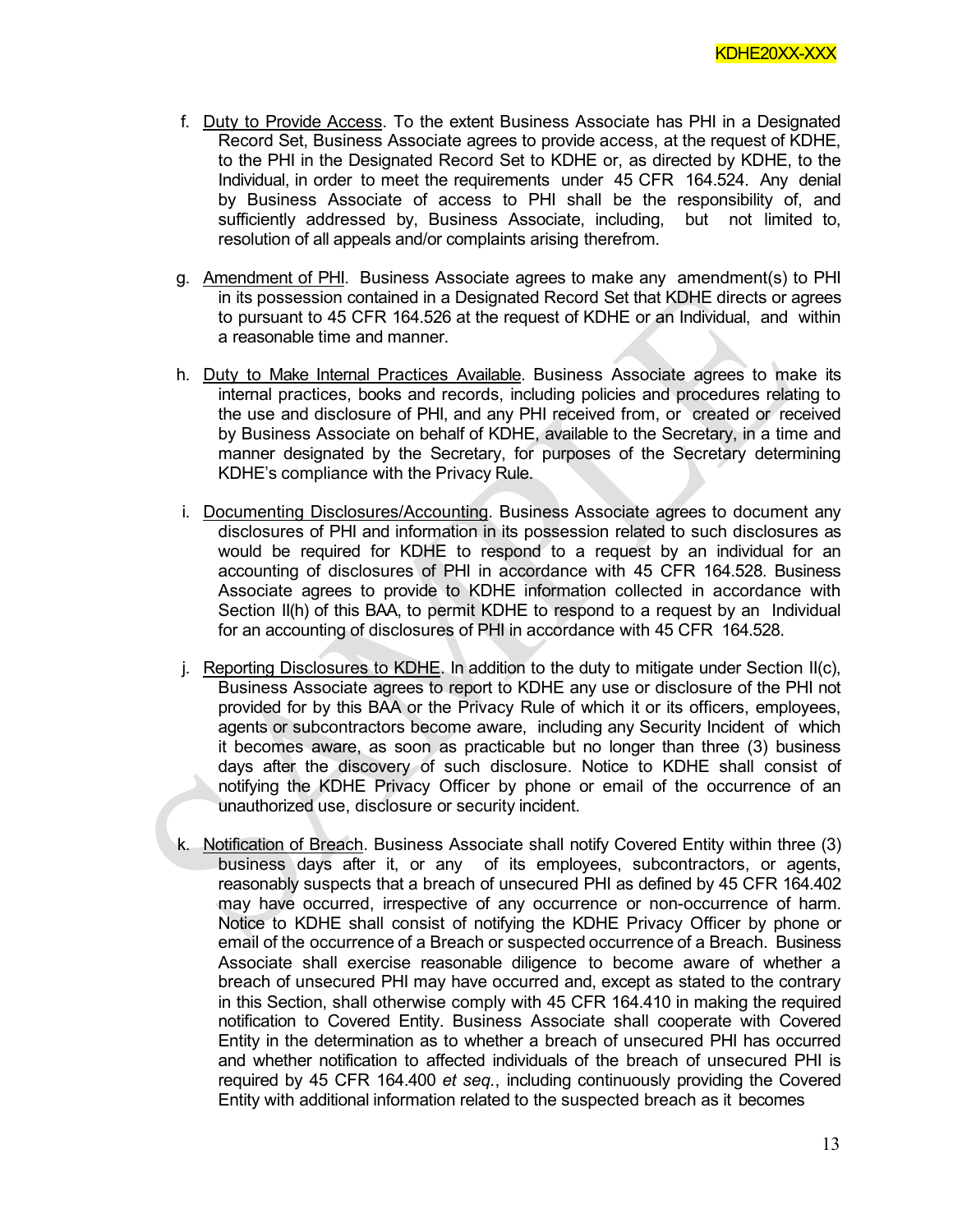available. In the event that Covered Entity informs Business Associate that (i) Covered Entity has determined that the affected individuals must be notified because a breach of unsecured PHI has occurred and (ii) Business Associate is in the best position to notify the affected individuals of such breach, Business Associate shall immediately provide the required notice (1) within the time frame defined by 45 CFR 164.404(b), (2) in a form and containing such information reasonably requested by Covered Entity, (3) containing the content specified in 45 CFR 164.404 $(c)$ , and  $(4)$  using the method(s) prescribed by 45 CFR 164.404 $(d)$ . In addition, in the event that Covered Entity indicates to Business Associate that Covered Entity will make the required notification, Business Associate shall promptly take all other actions reasonably requested by Covered Entity related to the obligation to provide a notification of a breach of unsecured PHI under 45 CFR 164.400 *et seq.* Business Associate shall indemnify and hold Covered Entity harmless from all liability, costs, expenses, claims or other damages that Covered Entity, its related corporations, or any of its or their directors, officers, agents, or employees, may sustain as a result of a Business Associate's breach, or Business Associate's subcontractor or agent's breach, of its obligations under this Agreement.

# **III. PERMITTED USES AND DISCLOSURES BY BUSINESSASSOCIATE**

- a. General Use and Disclosure Provisions. Except as otherwise limited in this Agreement, Business Associate may use or disclose PHI on behalf of, or to provide services to, Covered Entity for the purposes set forth in III(b), if such use or disclosure of PHI would not violate the Privacy Rule if done by Covered Entity.
- b. Specific Use and Disclosure Provisions.
	- 1. Business Associate may use and disclose PHI to perform services for Covered Entity, including specific services, as set out in the Underlying Agreement, and any additional services necessary to carry out those specific services in the Underlying Agreement.
	- 2. Business Associate may use PHI in its possession for the proper management and administration of Business Associate and to carry out the legal responsibilities of Business Associate.
	- 3. Business Associate may disclose PHI in its possession for the proper management and administration of Business Associate, provided that disclosures are Required By Law.
	- 4. Business Associate may only de-identify PHI in its possession obtained from Covered Entity with Covered Entity's prior written consent, in accordance with all de-identification requirements of the Privacy Rule.
	- 5. Business Associate may use PHI to report violations of law to appropriate federal and state authorities, consistent with 45 CFR 164.502(j)(1). Covered Entity shall be furnished with a copy of all correspondence sent by Business Associate to a federal or state authority.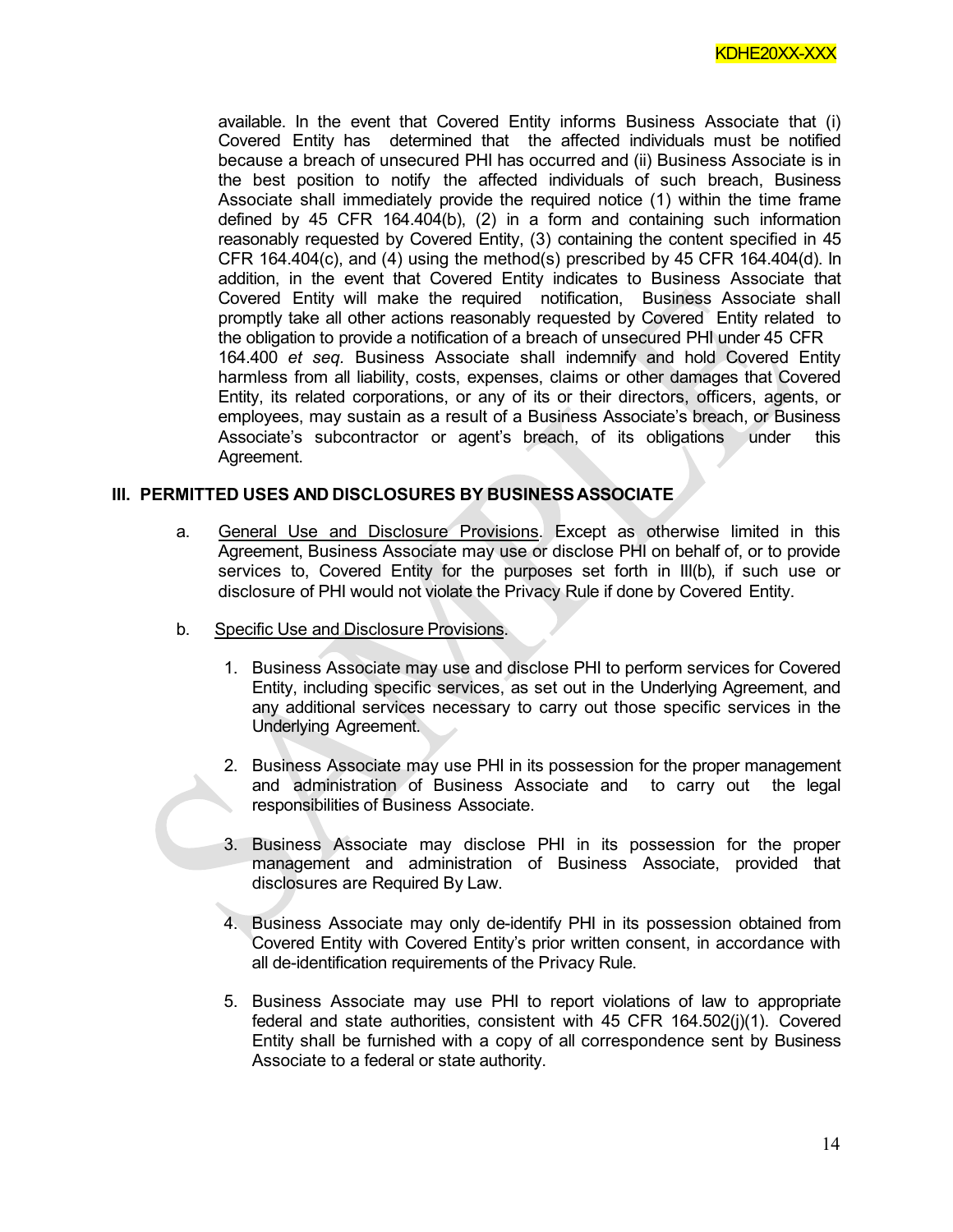- 6. Except as otherwise limited in this Agreement, Business Associate may use PHI to provide Data Aggregation Services to Covered Entity.
- 7. Any use or disclosure of PHI by Business Associate shall be in accordance with the minimum necessary policies and procedures of Covered Entity and the regulations and guidance issued by the Secretary on what constitutes the minimum necessary for Business Associate to perform its obligations to Covered Entity under this Agreement and the Underlying Agreement.

## **IV. OBLIGATIONS OFCOVERED ENTITY**

- a. Covered Entity shall notify Business Associate of any limitation(s) in its Notice of Privacy Practices of Covered Entity in accordance with 45 CFR 164.520, to the extent that such limitation may affect Business Associate's use or disclosure ofPHI.
- b. Covered Entity shall notify Business Associate in a timely manner of any changes in, or revocation of, permission by an Individual to use or disclose PHI to the extent that such change may affect Business Associate's permitted or required use or disclosure ofPHI.
- c. Covered Entity shall notify Business Associate in a timely manner of any restriction to the use and/or disclosure of PHI, which the Covered Entity has agreed to in accordance with 45 CFR 164.522, to the extent that such restriction may affect Business Associate's use or disclosure ofPHI.
- d. Covered Entity shall not request Business Associate to use or disclose PHI in any manner that would not be permissible under the Privacy Rule if done by Covered Entity.

#### **V. TERMINATION**

- a. Term. The term of this Agreement shall run concurrently with the Underlying Contract with Covered Entity and shall terminate upon termination of the Underlying Contract and when all of the PHI provided by Covered Entity to Business Associate, or created or received by Business Associate on behalf of Covered Entity, is destroyed or returned to Covered Entity, or, if it is infeasible to return or destroy the PHI, protections are extended to such information, in accordance with the termination provisions of Section (V)(c)(2).
- b. Termination for Cause. Upon either party's knowledge of a material breach by the other party, such party shall either:
	- 1. Provide an opportunity for the breaching party to cure the breach, end the violation, or terminate this Agreement if the breaching party does not cure the breach or end the violation within five (5) business days;
	- 2. Immediately terminate the Agreement if the breaching party has breached a material term of this Agreement and cure is not possible; or
	- 3. If neither termination nor cure is feasible, the non-breaching party shall report the violation to the Secretary.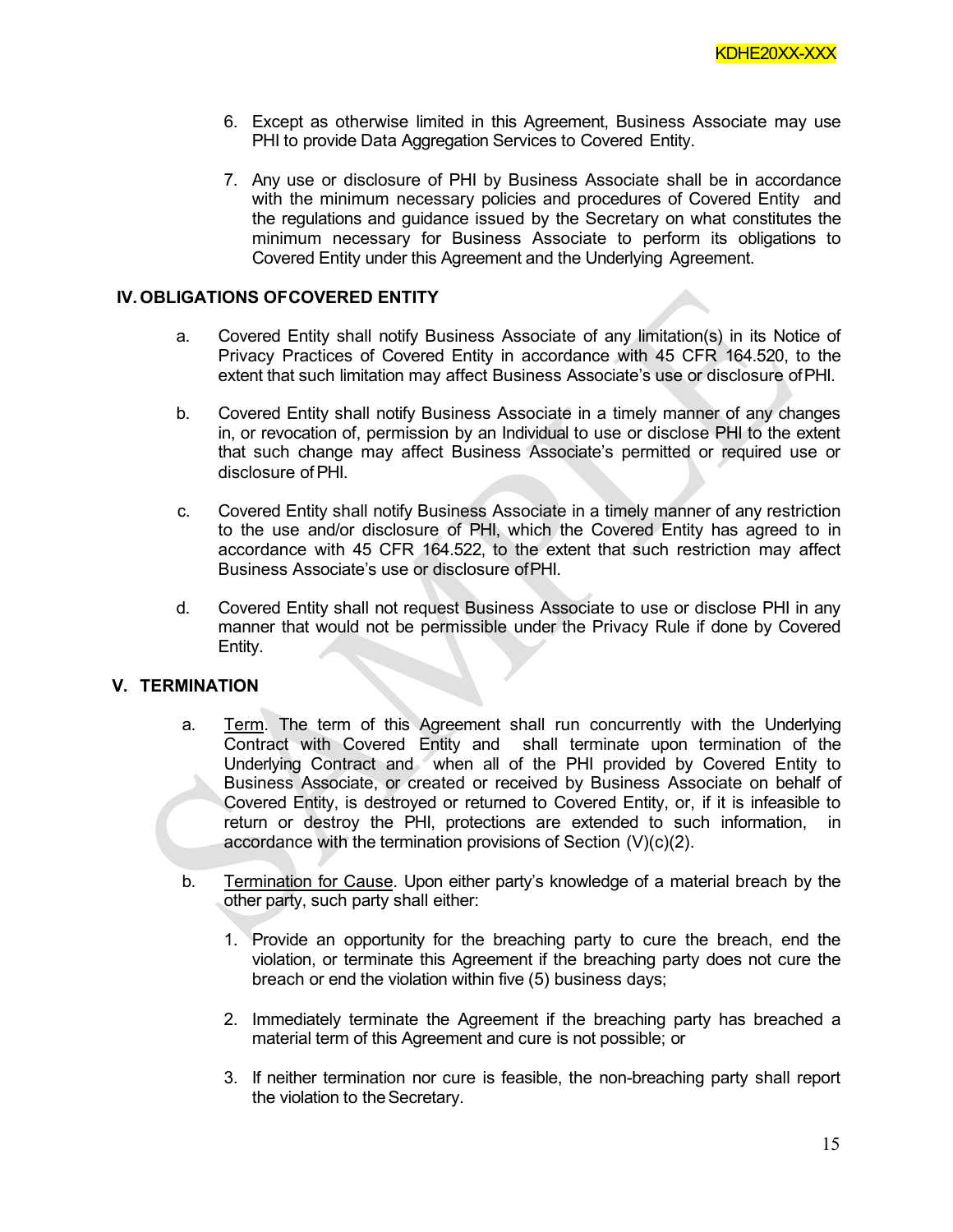# c. Effect of Termination.

- 1. Except as provided in paragraph  $V(c)(2)$  of this Agreement, upon termination of this Agreement, for any reason, Business Associate shall return or destroy all PHI received from Covered Entity or created or received by Business Associate on behalf of Covered Entity. This provision shall apply to PHI that is in the possession of subcontractors or agents of Business Associate. Business Associate shall retain no copies of the PHI.
- 2. In the event that Business Associate determines that returning or destroying the PHI is infeasible, Business Associate shall provide to Covered Entity notification in writing of the conditions that make return or destruction infeasible. Upon verification that return or destruction of PHI is infeasible, Business Associate shall extend the protections of this Agreement to such PHI and limit further uses and disclosures of such PHI to those purposes that make the return or destruction infeasible, for so long as Business Associate maintains such PHI. If it is infeasible for Business Associate to obtain, from a subcontractor or agent, any PHI in the possession of the subcontractor or agent, Business Associate must provide a written explanation to Covered Entity and require the subcontractors and agents to agree to extend any and all protections, limitations and restrictions contained in this Agreement to the subcontractors' and/or agents' use and/or disclosure of any PHI retained after the termination of this Agreement, and to limit any further uses and/or disclosures to the purposes that make the return or destruction of the PHI infeasible.
- d. Judicial or Administrative Proceedings. Notwithstanding any other provision herein, Covered Entity may terminate the applicable Underlying Agreement, effective immediately, upon a finding or stipulation that Business Associate violated any applicable standard or requirement of the Privacy Rule or the Security Rule or any other applicable laws related to the security or privacy of PHI, relating to the Underlying Agreement, in any criminal, administrative or civil proceeding in which the Business Associate is a namedparty.

# **VI. MISCELLANEOUS**

- a. Regulatory References. A reference in this Agreement to a section in the Privacy Rule or Security Rule means the section as in effect or as amended and for which compliance is required.
- b. Amendment. No change, amendment, or modification of this Agreement shall be valid unless set forth in writing and agreed to by both parties, except as set forth in Section VI(l) below.
- c. Indemnification. Business Associate shall indemnify Covered Entity for any and all claims, inquiries, costs or damages, including but not limited to any monetary penalties, that Covered Entity incurs arising from a violation by Business Associate, or a subcontractor or agent of Business Associate, of its obligations hereunder.
- d. Survival. The respective obligations of Business Associate under this Agreement shall survive the termination of this Agreement.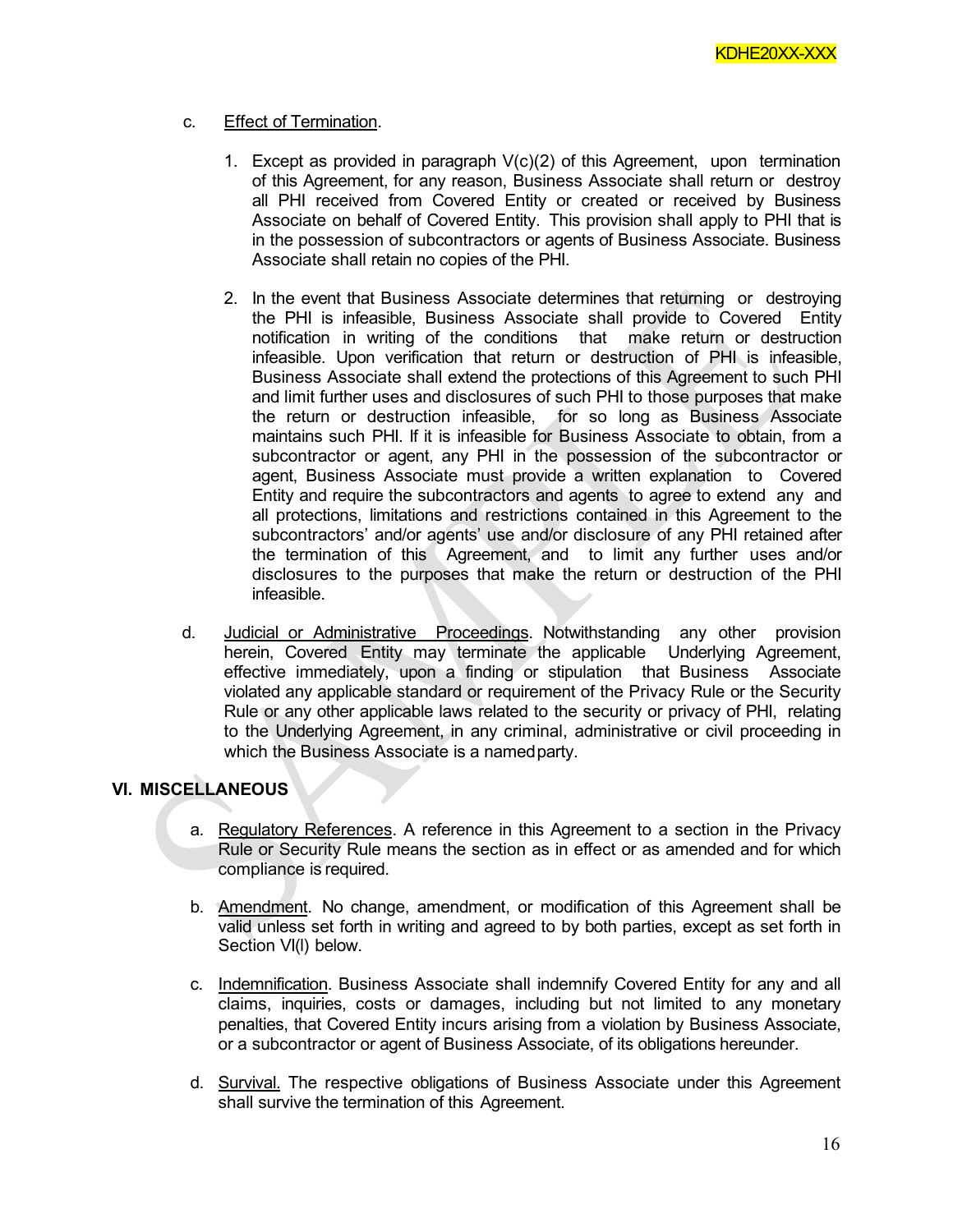- e. Interpretation. Any ambiguity or inconsistency in this Agreement shall be resolved in favor of a meaning that permits Covered Entity to comply with the Privacy Rule, the Security Rule, and the ARRA.
- f. No Third-Party Beneficiaries. Nothing express or implied in this Agreement is intended to confer, nor shall anything herein confer, upon any person other than Covered Entity and its respective successors or assigns, any rights, remedies, obligations or liabilities whatsoever.
- g. Notices. Any notices to be given to either party under this Agreement shall be made in writing and delivered via e-mail at the address given below:

Business Associate: < QE Individual>, < email> Covered Entity: Michael Smith[,Michael.Smith@ks.gov](mailto:Michael.Smith@ks.gov)

- h. Headings. The section headings are for convenience only and shall not be construed to define, modify, expand, or limit the terms and provisions of this Agreement.
- i. Governing Law and Venue. This Agreement shall be governed by, and interpreted in accordance with, the internal laws of the State of Kansas, without giving effect to its conflict of law provisions.
- j. Binding Effect. This Agreement shall be binding upon, and shall inure to the benefit of, the parties hereto and their respective permitted successors andassigns.
- k. Effect on Underlying Agreement. If any portion of this Agreement is inconsistent with the terms of the Underlying Agreement, the terms of this Agreement shall prevail. Except as set forth above, the remaining provisions of the Underlying Agreement are ratified in their entirety.
- l. Modification. The parties acknowledge that state and federal laws relating to electronic data security and privacy are rapidly evolving and that amendment of this Agreement may be required to ensure compliance with such developments. The parties specifically agree to take such action as may be necessary to implement the standards and requirements of HIPAA and other applicable state and federal laws relating to the security or confidentiality of PHI as determined solely by Covered Entity.
- m. In the event that a federal or state law, statute, regulation, regulatory interpretation or court/agency determination materially affects this Agreement, as is solely determined by Covered Entity, the parties agree to negotiate in good faith any necessary or appropriate revisions to this Agreement. If the parties are unable to reach an agreement concerning such revisions within the earlier of sixty (60) days after the date of notice seeking negotiations or the effective date of the change in law or regulation, or if the change in law or regulation is effective immediately, the Covered Entity, in its sole discretion, may unilaterally amend this Agreement to comply with the change in law upon written notice to Business Associate.

## **VII. OBLIGATIONS OF BUSINESS ASSOCIATE PURSUANT TO HITECH**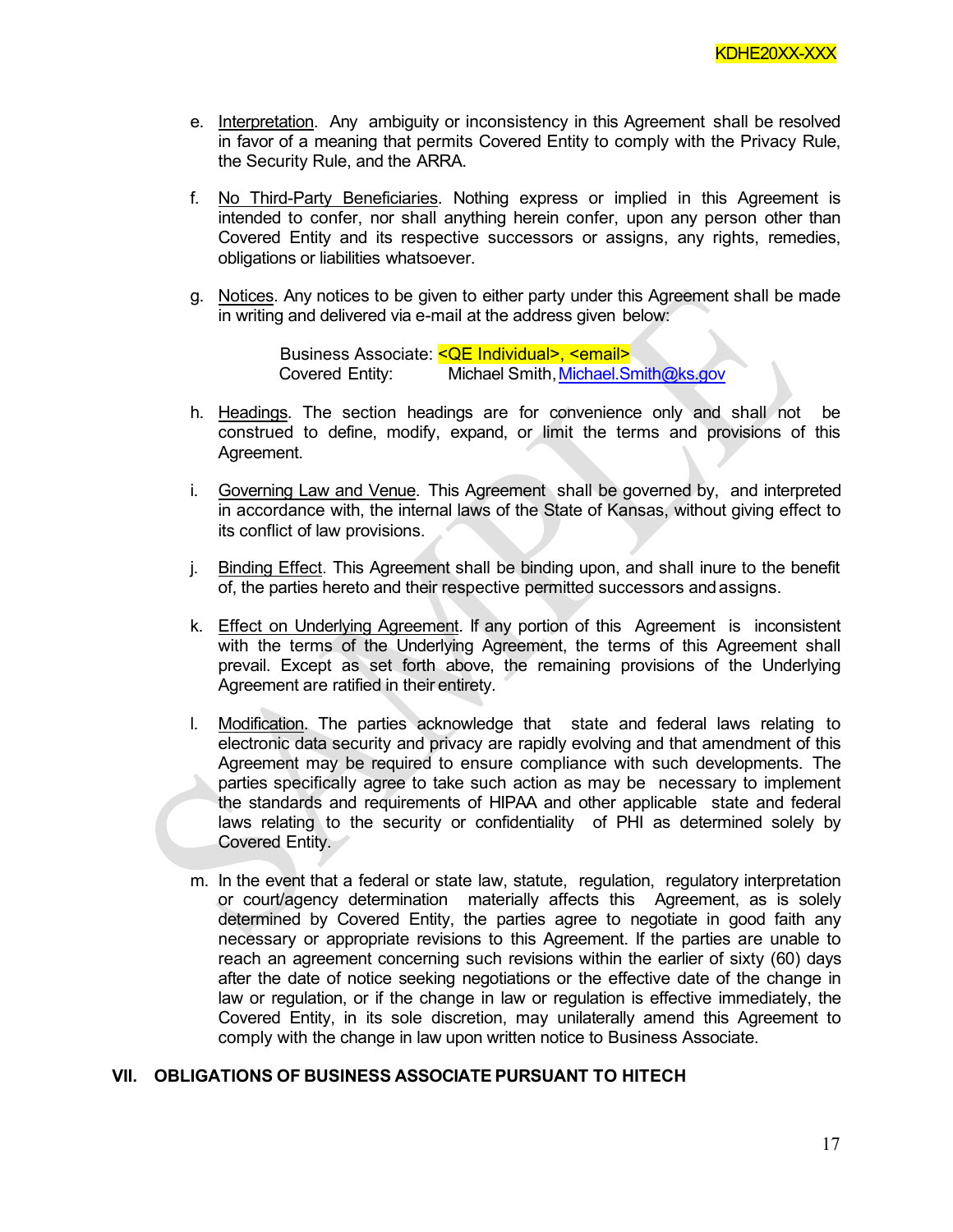- a. Access to PHI in an Electronic Format. If Business Associate uses or maintains PHI in an Electronic Health Record, Business Associate must provide access to such information in an electronic format if so requested by an Individual. Any fee that Business Associate may charge for such electronic copy shall not be greater than Business Associate's labor costs in responding to the request. If an Individual makes a direct request to Business Associate for access to a copy of PHI, Business Associate will promptly inform the Covered Entity in writing of such request.
- b. Prohibition on Marketing Activities. Business Associate shall not engage in any marketing activities or communications with any individual unless such marketing activities or communications are allowed by the terms of the Underlying Agreement and are made in accordance with HITECH or any future regulations promulgated thereunder. Notwithstanding the foregoing, any payment for marketing activities should be in accordance with HITECH or any future regulations promulgated thereunder.
- c. Application of the Security Rule to Business Associate. Business Associate shall abide by the provisions of the Security Rule and use all appropriate safeguards to prevent use or disclosure of PHI other than as provided for by this Agreement. Without limiting the generality of the foregoing sentence, Business Associate shall:
	- 1. Adopt written policies and procedures to implement the same administrative, physical, and technical safeguards required of the Covered Entity; and
	- 2. Abide by the most current guidance on the most effective and appropriate technical safeguards as issued by the Secretary.

If Business Associate violates the Security Rule, it acknowledges that it is directly subject to civil and criminal penalties.

#### **VIII. ADDITIONAL OBLIGATIONS OF BUSINESSASSOCIATE**

Business Associate shall not receive any remuneration, directly or indirectly, in exchange for any PHI, unless so allowed by the terms of the Underlying Agreement and in accordance with HITECH and any future regulations promulgated thereunder.

# **IX. ENFORCEMENT**

Business Associate acknowledges that, in the event it, or its subcontractor or agent, violates any applicable provision of the Security Rule or any term of this Agreement that would constitute a violation of the Privacy Rule, Business Associate will be subject to and will be directly liable for any and all civil and criminal penalties that may result from such violation.

IN WITNESS WHEREOF, and intending to be legally bound, the parties have executed this Agreement as of the date reflected below.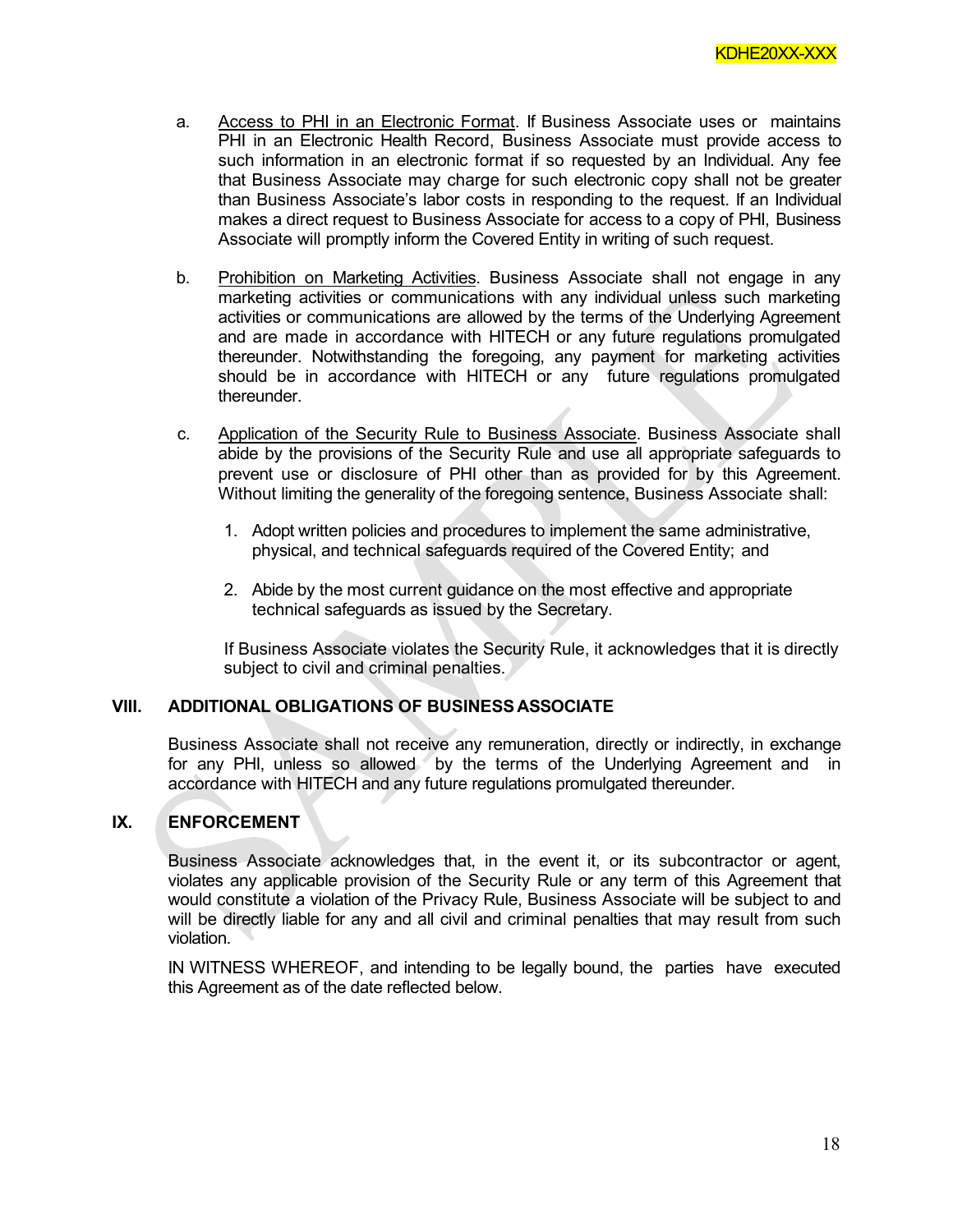# **<QUALIFIED ENTITY> KANSAS DEPARTMENT OF (BUSINESS ASSOCIATE) HEALTH AND ENVIRONMENT**

| Name:                        |  |
|------------------------------|--|
| <mark><title></title></mark> |  |

Date **Date Date Date Date** 

Janet Stanek Acting Secretary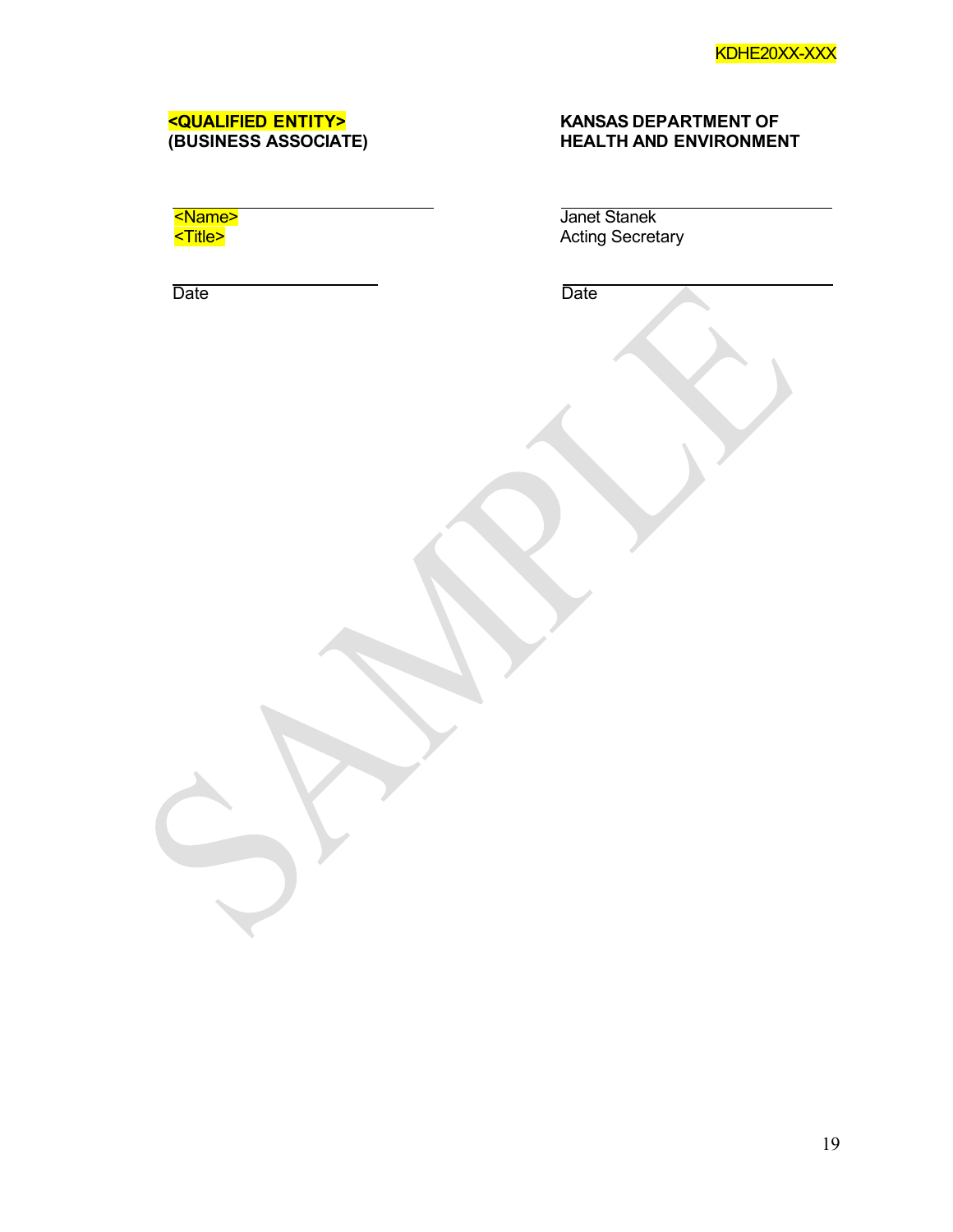# **ATTACHMENT D Policy Regarding Sexual Harassment**

**WHEREAS,** sexual harassment and retaliation for sexual harassment claims are unacceptable forms of discrimination that must not be tolerated in the workplace; and

**WHEREAS,** state and federal employment discrimination laws prohibit sexual harassment and retaliation in the workplace; and

**WHEREAS,** officers and employees of the State of Kansas are entitled to working conditions that are free from sexual harassment, discrimination, and retaliation; and

**WHEREAS,** the Governor and all officers and employees of the State of Kansas should seek to foster a culture that does not tolerate sexual harassment, retaliation, and unlawful discrimination.

**NOW THEREFORE,** pursuant to the authority vested in me as Governor of the State of Kansas, I hereby order as follows:

- 1. All Executive Branch department and agency heads shall have available and shall regularly review and update at least every three years or more frequently as necessary, their sexual harassment, discrimination, and retaliation policies. Such policies shall include components for confidentiality and anonymous reporting, applicability to intern positions, and training policies.
- 2. All Executive Branch department and agency heads shall ensure that their employees, interns, and contractors have been notified of the state's policy against sexual harassment, discrimination, or retaliation, and shall further ensure that such persons are aware of the procedures for submitting a complaint of sexual harassment, discrimination, or retaliation, including an anonymous complaint.
- 3. Executive Branch departments and agencies shall annually require training seminars regarding the policy against sexual harassment, discrimination, or retaliation. All employees shall complete their initial training session pursuant to this order by the end of the current fiscal year.
- 4. Within ninety (90) days of this order, all Executive Branch employees, interns, and contractors under the jurisdiction of the Office of the Governor shall be provided a written copy of the policy against sexual harassment, discrimination, and retaliation, and they shall execute a document agreeing and acknowledging that they are aware of and will comply with the policy against sexual harassment, discrimination, and retaliation.
- 5. Matters involving any elected official, department or agency head, or any appointee of the Governor may be investigated by independent legal counsel.
- 6. The Office of the Governor will require annual mandatory training seminars for all staff, employees, and interns in the office regarding the policy against sexual harassment, discrimination, and retaliation, and shall maintain a record of attendance.
- 7. Allegations of sexual harassment, discrimination, or retaliation within the Office of the Governor will be investigated promptly, and violations of law or policy shall constitute grounds for disciplinary action, including dismissal.